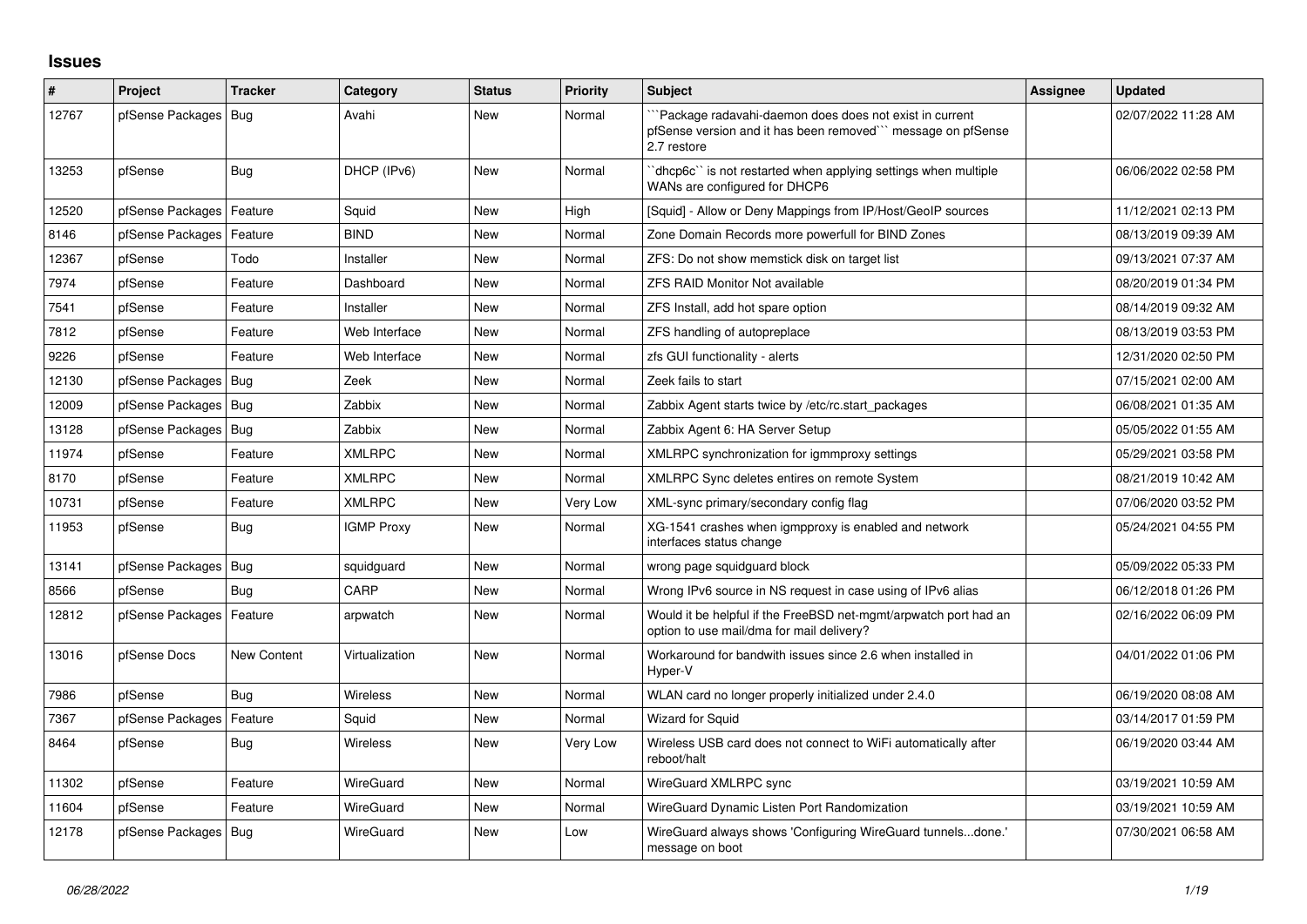| $\vert$ # | Project                | <b>Tracker</b> | Category                            | <b>Status</b> | <b>Priority</b> | Subject                                                                                                                                                | Assignee | <b>Updated</b>      |
|-----------|------------------------|----------------|-------------------------------------|---------------|-----------------|--------------------------------------------------------------------------------------------------------------------------------------------------------|----------|---------------------|
| 12121     | pfSense                | Feature        | OpenVPN                             | New           | Normal          | Wider "local network(s)" fields in OpenVPN server configuration                                                                                        |          | 07/19/2021 07:37 AM |
| 1186      | pfSense                | Bug            | <b>RRD Graphs</b>                   | Confirmed     | Normal          | When in pure routing mode the rrd graphs are blank                                                                                                     |          | 09/16/2015 04:31 PM |
| 9626      | pfSense                | Bug            | Web Interface                       | New           | Normal          | When deny write permission is assigned to a user, there is no error<br>feedback if the user tries to write something                                   |          | 06/25/2022 05:41 PM |
| 3771      | pfSense                | Bug            | DHCP (IPv4)                         | <b>New</b>    | Normal          | Webinterface and dhcpdcrashes with 500+ static leases                                                                                                  |          | 08/21/2019 09:26 AM |
| 8419      | pfSense                | Bug            | Web Interface                       | New           | Normal          | webgui, when menubar is fixed to the top of the screen, the last<br>items of long menus cannot be seen/used.                                           |          | 07/19/2018 03:10 PM |
| 10732     | pfSense                | Feature        | <b>High Availability</b>            | <b>New</b>    | Very Low        | Warning banner for secondary HA node                                                                                                                   |          | 12/23/2021 03:34 AM |
| 8036      | pfSense                | Feature        | IPsec                               | New           | Normal          | Want to run multiple Mobile Client IKEv2 server instances                                                                                              |          | 08/14/2019 09:31 AM |
| 12764     | pfSense                | Bug            | Gateways                            | New           | Normal          | VTI gateway status is pending after assigning the VTI interface                                                                                        |          | 02/07/2022 05:41 AM |
| 13220     | pfSense                | Feature        | Captive Portal                      | New           | Very Low        | Voucher per-roll bandwidth restrictions and traffic quotas                                                                                             |          | 05/26/2022 08:16 AM |
| 1337      | pfSense                | Feature        | Interfaces                          | Assigned      | Normal          | VLANs with different MAC address than parent interface                                                                                                 |          | 04/21/2022 12:39 PM |
| 12070     | pfSense                | Bug            | DHCP (IPv4)                         | New           | Low             | <b>VLAN0 for WAN DHCP</b>                                                                                                                              |          | 12/23/2021 04:31 PM |
| 6977      | pfSense                | Bug            | Interfaces                          | New           | Normal          | VLAN traffic is erroneously counted as underlying iface (untagged)<br>traffic                                                                          |          | 08/13/2019 02:56 PM |
| 8089      | pfSense                | <b>Bug</b>     | Interfaces                          | <b>New</b>    | High            | VLAN page breaks after config restore to new hardware.                                                                                                 |          | 11/21/2017 01:38 PM |
| 9453      | pfSense                | Bug            | <b>LAGG Interfaces</b>              | New           | Normal          | VLAN Interfaces on LAGG get orphaned at boot                                                                                                           |          | 08/21/2019 11:16 AM |
| 10446     | pfSense                | Feature        | Rules / NAT                         | <b>New</b>    | Very Low        | VIP address is not shown in firewall rules                                                                                                             |          | 06/09/2022 02:07 PM |
| 12960     | pfSense                | Bug            | Installer                           | New           | Normal          | VGA installer image defaults to serial console, serial console is<br>default in GUI settings                                                           |          | 05/10/2022 03:19 PM |
| 10791     | pfSense Packages   Bug |                | PIMD                                | <b>New</b>    | Normal          | Valid (vlan)interfaces do not get vif reporting "Invalid phyint<br>address"                                                                            |          | 10/06/2020 09:20 AM |
| 8385      | pfSense                | Feature        | Rules / NAT                         | New           | Normal          | Utilize IP addresses from successfully authenticated OpenVPN<br>endpoints to Update Firewall Rules                                                     |          | 07/19/2018 03:07 PM |
| 7734      | pfSense                | Bug            | DHCP (IPv6)                         | New           | Normal          | Using opton ia pd0 does not renew prefix and prefix get dropped                                                                                        |          | 07/31/2017 03:46 AM |
| 6799      | pfSense                | Bug            | Rules / NAT                         | New           | Normal          | Using NOT (!) with interface subnet macros results unexpected<br>traffic passing when multiple subnets are included in the macro (i.e.<br>VIP subnets) |          | 02/07/2022 02:18 PM |
| 11503     | pfSense                | <b>Bug</b>     | OpenVPN                             | New           | Normal          | Using multiple authentication backends on an OpenVPN server fails                                                                                      |          | 02/23/2021 12:23 PM |
| 11192     | pfSense                | <b>Bug</b>     | <b>Traffic Shaper</b><br>(Limiters) | Feedback      | Normal          | Using Limiters causes out of order packets within one TCP or UDP<br>flow                                                                               |          | 01/06/2021 12:09 AM |
| 8567      | pfSense                | Bug            | CARP                                | <b>New</b>    | Normal          | Using IPv6 VIP alias for services may affect CARP IPv6 VIP work                                                                                        |          | 06/12/2018 01:26 PM |
| 8076      | pfSense                | <b>Bug</b>     | Backup / Restore                    | New           | Normal          | User can easily apply an unusable interface configuration after<br>restore                                                                             |          | 08/14/2019 10:52 AM |
| 8775      | pfSense                | Feature        | Authentication                      | New           | Very Low        | Use SRV record for LDAP Authentication                                                                                                                 |          | 05/06/2020 07:49 AM |
| 5902      | pfSense                | Todo           | Configuration<br>Backend            | New           | Normal          | Use a common place for default values                                                                                                                  |          | 08/13/2019 12:53 PM |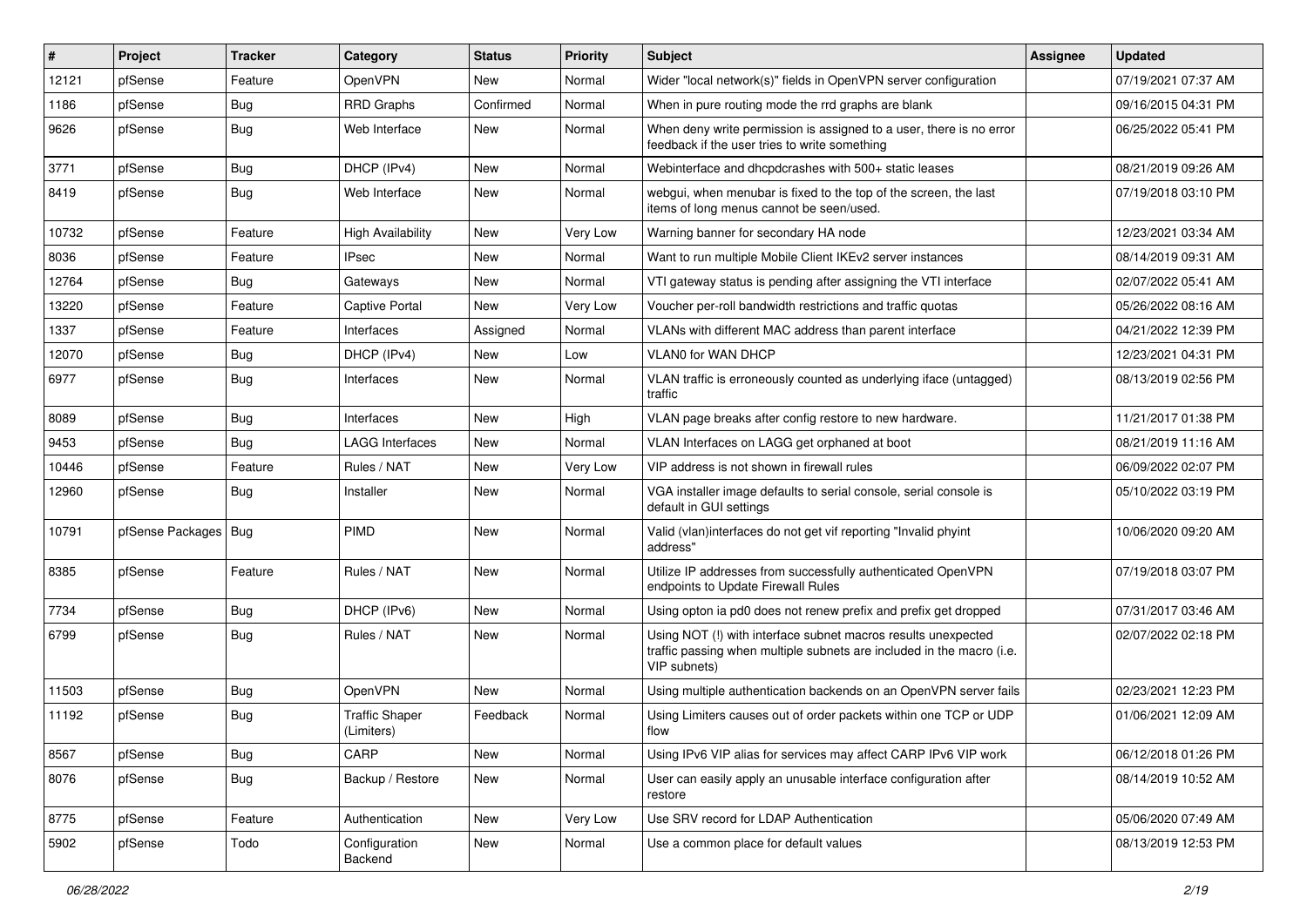| $\vert$ # | Project                | <b>Tracker</b> | Category                 | <b>Status</b>                 | <b>Priority</b> | Subject                                                                                                                       | <b>Assignee</b> | <b>Updated</b>      |
|-----------|------------------------|----------------|--------------------------|-------------------------------|-----------------|-------------------------------------------------------------------------------------------------------------------------------|-----------------|---------------------|
| 12458     | pfSense                | Feature        | Authentication           | New                           | Normal          | Use "unixHomeDirectory" instead of "homeDirectory" when LDAP<br>authentication server is Active Directory                     |                 | 10/15/2021 08:18 AM |
| 11375     | pfSense Packages       | Bug            | apcupsd                  | New                           | Normal          | UPS Type <blank> for USB APC</blank>                                                                                          |                 | 02/26/2021 11:10 AM |
| 12797     | pfSense                | Bug            | UPnP/NAT-PMP             | New                           | Normal          | UPnP+STUN forms invalid outbound NAT rules using the external<br>address discovered from STUN                                 |                 | 02/15/2022 01:01 PM |
| 8325      | pfSense                | Bug            | UPnP/NAT-PMP             | New                           | Normal          | UPnP not available for pppoe-Clients                                                                                          |                 | 11/15/2020 10:33 AM |
| 4265      | pfSense                | Feature        | UPnP/NAT-PMP             | New                           | Normal          | UPNP allow use of alias and schedule                                                                                          |                 | 08/20/2019 02:57 PM |
| 6332      | pfSense                | Todo           | Web Interface            | <b>New</b>                    | Normal          | Upgrade encryption options to cover current range of<br>recommendations                                                       |                 | 08/13/2019 02:34 PM |
| 10621     | pfSense                | Feature        | Hardware / Drivers       | Feedback                      | Normal          | Update system.inc/system_identify_specific_platform() update to<br>accommodate AWS, Azure and GCP                             |                 | 06/02/2020 03:16 PM |
| 10608     | pfSense Packages   Bug |                | Squid                    | Feedback                      | Normal          | Update squid port to 4.11-p2                                                                                                  |                 | 03/02/2021 04:00 AM |
| 11508     | pfSense                | Todo           | Web Interface            | <b>Pull Request</b><br>Review | Low             | Update SimplePie to to v1.5.6                                                                                                 |                 | 02/23/2021 07:23 AM |
| 12260     | pfSense Packages   Bug |                | ntop                     | <b>New</b>                    | Normal          | Update popup and version missmatch?                                                                                           |                 | 01/08/2022 05:53 AM |
| 11622     | pfSense Docs           | Todo           | <b>IPsec</b>             | <b>New</b>                    | Normal          | Update pfSense VPC VPN Configuration Wizard docs                                                                              |                 | 03/04/2021 09:36 AM |
| 12806     | pfSense Packages       | Todo           | node_exporter            | <b>New</b>                    | Normal          | Update node exporter to 1.3.1                                                                                                 |                 | 02/15/2022 05:26 PM |
| 6029      | pfSense                | Bug            | <b>XML Parser</b>        | New                           | Normal          | Unhelpful error messages in xmlparse*.inc and generally                                                                       |                 | 08/13/2019 12:52 PM |
| 9140      | pfSense                | <b>Bug</b>     | Logging                  | <b>New</b>                    | Very Low        | Unexpected rule can be displayed when looking up filter log entry<br>with multiple matching rules                             |                 | 08/19/2019 02:56 PM |
| 8095      | pfSense                | <b>Bug</b>     | Translations             | <b>New</b>                    | Normal          | Unescaped simple quotes break JavaScript features when the<br>French translation is enabled                                   |                 | 08/21/2019 09:06 AM |
| 12648     | pfSense                | <b>Bug</b>     | <b>Captive Portal</b>    | <b>New</b>                    | Normal          | Undocumented variables 'listenporthttp' and 'listenporthttps'                                                                 |                 | 12/28/2021 10:44 AM |
| 9436      | pfSense                | Feature        | <b>DNS Resolver</b>      | <b>New</b>                    | Normal          | Unbound: enable dnstap support                                                                                                |                 | 03/27/2019 07:54 PM |
| 9037      | pfSense                | Bug            | <b>DNS Resolver</b>      | <b>New</b>                    | Normal          | Unbound not logging to syslog after reboot                                                                                    |                 | 10/12/2018 05:09 AM |
| 9999      | pfSense Packages   Bug |                | pfBlockerNG              | New                           | Normal          | unbound fatal error if System Domain in DNSBL and System<br>Domain Local Zone Type is Redirect                                |                 | 12/25/2019 08:10 AM |
| 7096      | pfSense                | <b>Bug</b>     | <b>DNS Resolver</b>      | Feedback                      | Normal          | Unbound fails to start on boot if specific network devices are<br>configured in the "Network Interfaces"                      |                 | 11/22/2021 08:59 AM |
| 10833     | pfSense                | <b>Bug</b>     | Configuration<br>Backend | New                           | Normal          | unbound exits on configuration error when link status flaps on LAN<br>interface                                               |                 | 08/13/2020 11:53 PM |
| 10342     | pfSense                | <b>Bug</b>     | <b>DNS Resolver</b>      | New                           | Normal          | Unbound domain overrides stop resolving periodically. They only<br>resume after the service has been restarted.               |                 | 03/13/2020 10:35 AM |
| 10624     | pfSense                | <b>Bug</b>     | <b>DNS Resolver</b>      | New                           | Normal          | Unbound configuration memory leak with python module + register<br>DHCP leases active                                         |                 | 02/26/2021 10:27 AM |
| 7152      | pfSense                | <b>Bug</b>     | <b>DNS Resolver</b>      | New                           | Normal          | Unbound / DNS Resolver issue if "Register DHCP static mappings<br>in the DNS Resolver" set before wildcard DNS custom options |                 | 12/18/2021 04:59 PM |
| 11619     | pfSense                | <b>Bug</b>     | Upgrade                  | New                           | Normal          | Unable to upgrade 2.4.4-p3 to 2.5/21.02-p1                                                                                    |                 | 08/15/2021 10:00 AM |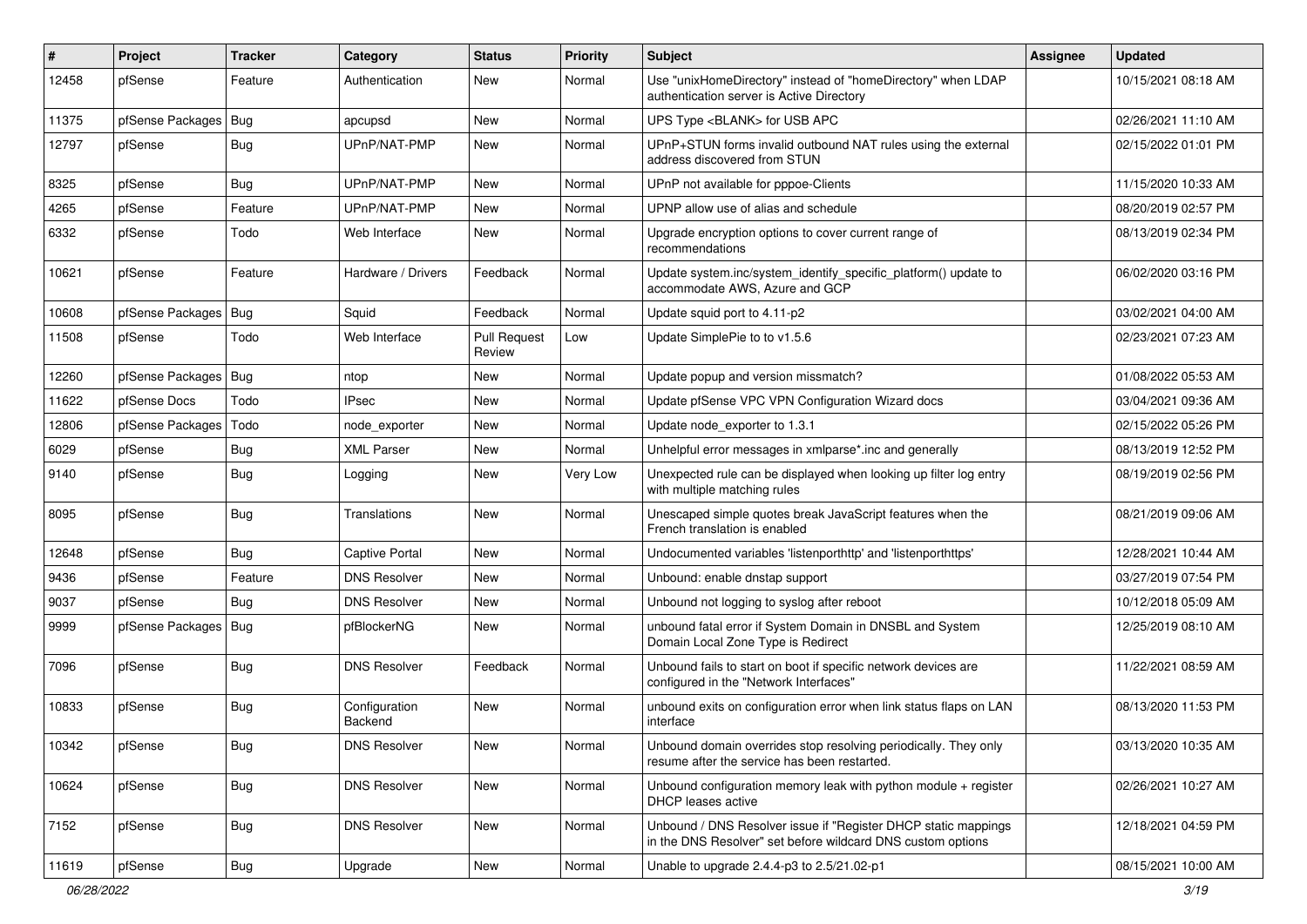| #     | <b>Project</b>         | <b>Tracker</b> | Category                        | <b>Status</b> | Priority | <b>Subject</b>                                                                                                      | Assignee | <b>Updated</b>      |
|-------|------------------------|----------------|---------------------------------|---------------|----------|---------------------------------------------------------------------------------------------------------------------|----------|---------------------|
| 9568  | pfSense Packages       | Bug            | Squid                           | <b>New</b>    | Normal   | UFSSwapDir::openLog: Failed to open swap log.                                                                       |          | 05/29/2019 09:18 PM |
| 10818 | pfSense Packages       | Feature        | New Package<br>Request          | New           | Normal   | <b>UDP Broadcast Relay</b>                                                                                          |          | 05/31/2022 02:13 AM |
| 12974 | pfSense Plus           | <b>Bug</b>     | Installer                       | <b>New</b>    | Normal   | Typing anything into 1100/2100 recovery installer causes process<br>to stop                                         |          | 06/05/2022 04:10 PM |
| 4242  | pfSense                | Feature        | Authentication                  | <b>New</b>    | Normal   | Two Factor or OTP Authentication for Admin Interface                                                                |          | 01/04/2022 12:07 PM |
| 9737  | pfSense                | <b>Bug</b>     | <b>Traffic Graphs</b>           | <b>New</b>    | Normal   | traffic-graphs.js shows incorrect units inside the chart                                                            |          | 09/09/2019 06:35 AM |
| 3115  | pfSense                | Feature        | Multi-WAN                       | <b>New</b>    | Normal   | Traffic shaping for multi WAN                                                                                       |          | 12/07/2015 02:20 PM |
| 4345  | pfSense                | Bug            | <b>Operating System</b>         | Confirmed     | Normal   | Traffic Shaping doesn't work with Xen netfront driver                                                               |          | 12/31/2021 05:30 PM |
| 12878 | pfSense                | Bug            | <b>Traffic Shaper</b><br>(ALTQ) | Incomplete    | Normal   | Traffic shaping by interface, route queue bandwidth inbound, out by<br>a large factor.                              |          | 06/06/2022 07:03 AM |
| 1849  | pfSense                | <b>Bug</b>     | <b>Traffic Shaper</b><br>(ALTQ) | New           | Normal   | Traffic shaper - By Queue view needs to show/use friendly inerface<br>names                                         |          | 01/10/2022 08:10 AM |
| 2315  | pfSense                | Feature        | <b>Traffic Shaper</b><br>(ALTQ) | <b>New</b>    | Normal   | Traffic Shaper - Adaptive Bandwidth Management                                                                      |          | 02/06/2016 05:07 AM |
| 8073  | pfSense                | <b>Bug</b>     | <b>IPsec</b>                    | <b>New</b>    | Normal   | Traffic inexplicably not going through IPSEC despite (in theory)<br>matching SPs                                    |          | 11/09/2017 02:51 AM |
| 9101  | pfSense                | <b>Bug</b>     | <b>Traffic Graphs</b>           | <b>New</b>    | Normal   | Traffic Graphs/Dashboard Slows Downloads Being Performed by<br>the Same Firefox Browser                             |          | 08/21/2019 09:18 AM |
| 12401 | pfSense                | <b>Bug</b>     | <b>Traffic Graphs</b>           | <b>New</b>    | Normal   | Traffic graphs with untagged and tagged VLAN on same interface                                                      |          | 09/23/2021 09:18 PM |
| 4467  | pfSense                | <b>Bug</b>     | <b>Traffic Shaper</b><br>(ALTQ) | <b>New</b>    | Normal   | Traffic Graphs shows wrong throughput when traffic shaping<br>enabled                                               |          | 02/23/2015 05:31 PM |
| 11763 | pfSense Packages       | <b>Bug</b>     | Status_Monitoring               | <b>New</b>    | Normal   | Traffic graphs refresh issue                                                                                        |          | 05/03/2021 09:44 AM |
| 11759 | pfSense                | <b>Bug</b>     | Dashboard                       | <b>New</b>    | Normal   | Traffic graphs on dashboard double upload on pppoe links                                                            |          | 12/30/2021 04:00 AM |
| 9087  | pfSense                | <b>Bug</b>     | <b>Traffic Graphs</b>           | <b>New</b>    | Normal   | Traffic Graph Widget Legend Not Updating                                                                            |          | 08/14/2019 12:38 PM |
| 10959 | pfSense                | <b>Bug</b>     | <b>Traffic Graphs</b>           | Feedback      | Low      | Traffic graph stopped on interface used via netmap                                                                  |          | 02/22/2021 02:57 AM |
| 9566  | pfSense                | <b>Bug</b>     | <b>Traffic Graphs</b>           | <b>New</b>    | Normal   | Traffic graph displays traffic incorrectly                                                                          |          | 11/18/2019 07:54 AM |
| 8157  | pfSense                | <b>Bug</b>     | Dashboard                       | <b>New</b>    | Very Low | Traffic Graph clutter from time to time                                                                             |          | 12/03/2017 06:40 AM |
| 7779  | pfSense                | <b>Bug</b>     | OpenVPN                         | <b>New</b>    | Normal   | Traffic crossing a site-to-site OpenVPN tunnel fails to fragment.                                                   |          | 06/02/2021 08:26 AM |
| 10311 | pfSense                | Bug            | OpenVPN                         | <b>New</b>    | Normal   | Too low net.link.ifgmaxlen causes packet drop under load when<br>using OpenVPN inside bridge interface under load   |          | 08/10/2021 03:10 AM |
| 13018 | pfSense Packages   Bug |                | pfBlockerNG                     | <b>New</b>    | Normal   | TLD and DNSBL Safesearch DOH conflict disables TLD block when<br>conflicting DOH FQDN is deselected or white listed |          | 04/01/2022 05:59 PM |
| 9229  | pfSense Packages   Bug |                | Tinc                            | <b>New</b>    | Normal   | Tinc package: no way of specifying multiple critical configuration<br>parameters from web interface                 |          | 08/13/2019 09:25 AM |
| 8909  | pfSense Packages   Bug |                | Tinc                            | <b>New</b>    | Normal   | tinc package makes /rc.newwanip looping forever                                                                     |          | 08/13/2019 09:25 AM |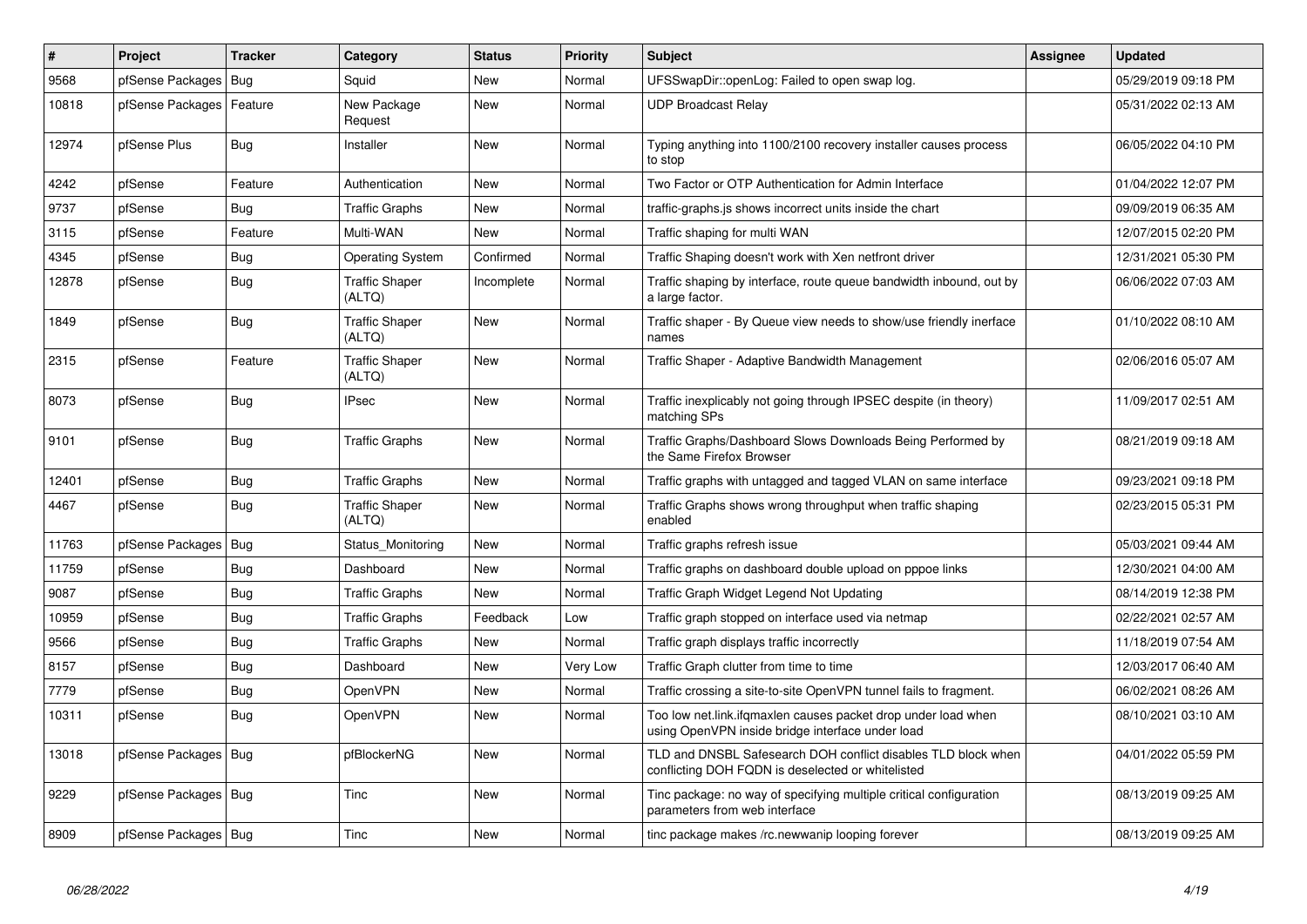| $\sharp$ | <b>Project</b>             | <b>Tracker</b> | Category                     | <b>Status</b> | <b>Priority</b> | <b>Subject</b>                                                                                                                    | <b>Assignee</b> | <b>Updated</b>      |
|----------|----------------------------|----------------|------------------------------|---------------|-----------------|-----------------------------------------------------------------------------------------------------------------------------------|-----------------|---------------------|
| 3895     | pfSense                    | Feature        | Configuration<br>Backend     | New           | Normal          | Timeout for "Apply change"                                                                                                        |                 | 01/25/2021 08:07 AM |
| 11262    | pfSense                    | Feature        | Rules / NAT                  | New           | Normal          | Time Based Rules - selects all days in the current month                                                                          |                 | 04/27/2021 12:32 PM |
| 6501     | pfSense                    | Todo           | Web Interface                | New           | Normal          | Tightening up subnet expansion                                                                                                    |                 | 08/13/2019 01:23 PM |
| 13207    | pfSense Packages           | Feature        | pfBlockerNG                  | New           | Normal          | The feed column on the Alerts page is confusing                                                                                   |                 | 05/24/2022 04:56 AM |
| 7863     | pfSense                    | Bug            | User Manager /<br>Privileges | New           | Normal          | The "WebCfg - All pages" permission inclueds the "User - System:<br>Shell account access" even though that is not a WebCofg page. |                 | 09/16/2017 05:13 AM |
| 5791     | pfSense                    | <b>Bug</b>     | Rules / NAT                  | Confirmed     | Normal          | tftp-proxy functionality is easilly broken by unrelated rules                                                                     |                 | 07/10/2016 12:24 AM |
| 5306     | pfSense                    | <b>Bug</b>     | Package System               | New           | Normal          | textarea fields should have linebreaks sanitized automatically on<br>save                                                         |                 | 03/03/2017 04:15 AM |
| 11379    | pfSense                    | Feature        | Captive Portal               | New           | Normal          | <b>Template Roll Printer</b>                                                                                                      |                 | 02/07/2021 05:26 AM |
| 9138     | pfSense Packages   Bug     |                | Telegraf                     | New           | Normal          | telegraf: add section for custom config lines                                                                                     |                 | 02/18/2019 03:36 PM |
| 9139     | pfSense Packages Bug       |                | Telegraf                     | New           | Normal          | telegraf: add ping for default gateway(s)                                                                                         |                 | 05/21/2020 04:23 PM |
| 12655    | pfSense Packages   Bug     |                | Telegraf                     | New           | Normal          | telegraf, wireguard plugin failing                                                                                                |                 | 12/30/2021 05:51 PM |
| 9337     | pfSense Packages   Bug     |                | Telegraf                     | New           | Normal          | Telegraf ping input fails                                                                                                         |                 | 02/18/2019 10:40 AM |
| 10487    | pfSense Packages   Bug     |                | Telegraf                     | New           | Normal          | Telegraf package not sending logs to influxdb server                                                                              |                 | 05/03/2020 07:09 PM |
| 9046     | pfSense Packages   Feature |                | Telegraf                     | <b>New</b>    | High            | telegraf feature request                                                                                                          |                 | 02/18/2019 03:38 PM |
| 8230     | pfSense Packages   Feature |                | Telegraf                     | New           | Normal          | telegraf automatic input plugins configuration for enabled pfsense<br>package                                                     |                 | 02/18/2019 05:23 PM |
| 1656     | pfSense                    | Feature        | Diagnostics                  | New           | Normal          | Teach pfctl to kill states by port number                                                                                         |                 | 08/21/2019 09:55 AM |
| 10237    | pfSense                    | Feature        | Upgrade                      | New           | Normal          | Take ZFS snapshot on Upgrade                                                                                                      |                 | 04/07/2020 03:58 PM |
| 10310    | pfSense                    | Bug            | Upgrade                      | New           | Normal          | Systems with low RAM and several packages may temporarily fail<br>to load large tables after an upgrade                           |                 | 03/03/2020 07:55 AM |
| 10325    | pfSense                    | <b>Bug</b>     | <b>Notifications</b>         | New           | Normal          | System/Advanced/Notifications/E-Mail - SMTP Notification E-Mail<br>auth password Unexpected Bahaviour                             |                 | 10/30/2020 08:17 AM |
| 8820     | pfSense                    | <b>Bug</b>     | Rules / NAT                  | New           | Low             | System/Advanced/Misc - "Do not kill connections when schedule<br>expires" UN-checked still leaves existing connections open.      |                 | 07/28/2020 10:59 AM |
| 9732     | pfSense                    | Feature        | DHCP (IPv4)                  | New           | Normal          | System UTC time offset in DHCP Option 2                                                                                           |                 | 09/06/2019 08:39 PM |
| 12747    | pfSense                    | Bug            | Logging                      | New           | Normal          | System log is filled by sshguard                                                                                                  |                 | 05/03/2022 03:08 AM |
| 11429    | pfSense                    | Bug            | Web Interface                | New           | Normal          | System Log / Settings form activates "Reset Log Files" button on<br>enter                                                         |                 | 10/28/2021 01:35 PM |
| 10143    | pfSense                    | Bug            | <b>DNS Resolver</b>          | New           | Normal          | System hostname DNS entry is assigned to the wrong IP on<br>multi-wan setups                                                      |                 | 12/31/2019 02:33 PM |
| 8335     | pfSense                    | Bug            | <b>LAGG Interfaces</b>       | New           | Normal          | System hang with LACP downlink to UniFi switch                                                                                    |                 | 08/21/2019 11:18 AM |
| 11473    | pfSense                    | Bug            | Web Interface                | New           | Normal          | System Activity shows invalid data on SG-3100                                                                                     |                 | 02/19/2021 08:12 PM |
| 10393    | pfSense Packages           | Bug            | syslog-ng                    | Feedback      | Normal          | Syslog-ng TLS support is broken                                                                                                   |                 | 04/21/2022 12:40 PM |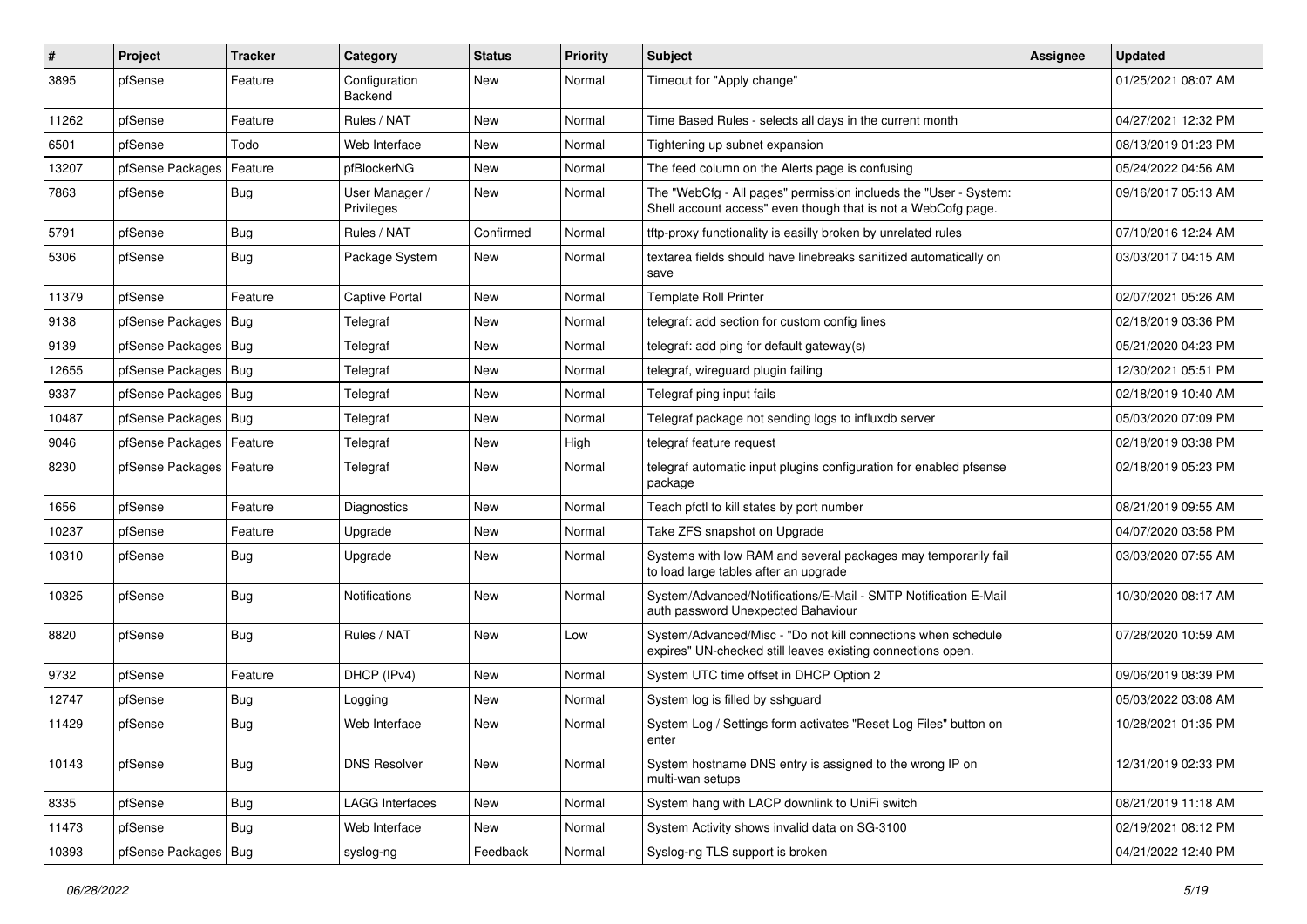| $\vert$ # | Project                    | <b>Tracker</b> | Category                                 | <b>Status</b>                 | <b>Priority</b> | Subject                                                                             | <b>Assignee</b> | <b>Updated</b>      |
|-----------|----------------------------|----------------|------------------------------------------|-------------------------------|-----------------|-------------------------------------------------------------------------------------|-----------------|---------------------|
| 8229      | pfSense Packages           | Bug            | syslog-ng                                | New                           | Normal          | syslog-ng stops parsing logs after logrotate run                                    |                 | 01/26/2018 12:00 PM |
| 8295      | pfSense Packages   Bug     |                | syslog-ng                                | New                           | Normal          | syslog-ng logrotates tls files                                                      |                 | 02/14/2018 06:12 AM |
| 8705      | pfSense Packages   Bug     |                | syslog-ng                                | New                           | Normal          | Syslog-NG error in latest snapshot                                                  |                 | 07/27/2018 10:17 AM |
| 8180      | pfSense Packages   Bug     |                | syslog-ng                                | <b>New</b>                    | Normal          | syslog-ng default log file                                                          |                 | 01/16/2018 12:53 PM |
| 12502     | pfSense Packages           | Feature        | syslog-ng                                | New                           | Normal          | Syslog-ng Configuration Library (scl) missing                                       |                 | 11/02/2021 06:06 PM |
| 12114     | pfSense Packages   Bug     |                | syslog-ng                                | Feedback                      | Normal          | syslog-ng only binds to the last specified interface                                |                 | 04/21/2022 12:40 PM |
| 12464     | pfSense                    | Bug            | Logging                                  | <b>Pull Request</b><br>Review | Normal          | Syslog Auth messages are sent as Emergency Level                                    |                 | 05/17/2022 02:20 PM |
| 2593      | pfSense                    | Feature        | <b>XMLRPC</b>                            | New                           | Normal          | sync NTPD, SNMP config between HA members                                           |                 | 01/14/2015 09:04 AM |
| 8243      | pfSense                    | Feature        | <b>XMLRPC</b>                            | <b>New</b>                    | Normal          | Sync dashboard settings over xmlrpc                                                 |                 | 08/21/2019 10:42 AM |
| 6386      | pfSense                    | Bug            | IPv6 Router<br>Advertisements<br>(RADVD) | New                           | Low             | Switching Router Advertisements to disabled should broadcast IP<br>Removal messages |                 | 05/22/2016 10:44 PM |
| 8985      | pfSense Packages           | Feature        | Suricata                                 | <b>New</b>                    | Normal          | Suricata: allow configuration for external/internal additional storage              |                 | 11/13/2019 10:07 AM |
| 9934      | pfSense Packages   Bug     |                | Suricata                                 | New                           | Normal          | suricata update kills WAN interface                                                 |                 | 02/20/2020 09:17 AM |
| 11780     | pfSense Packages           | Bug            | Suricata                                 | New                           | Very High       | Suricata package fails to prune suricata.log                                        |                 | 08/06/2021 07:18 AM |
| 10292     | pfSense Packages   Bug     |                | Suricata                                 | New                           | Normal          | Suricata not respecting SID Mgmt list                                               |                 | 02/27/2020 01:02 PM |
| 12956     | pfSense Packages   Bug     |                | Suricata                                 | Confirmed                     | Normal          | suricata fails to use pcre in SID management (e.g. dropsid.conf)                    |                 | 04/05/2022 12:52 PM |
| 12899     | pfSense Packages   Bug     |                | Suricata                                 | New                           | Normal          | Suricata doesn't honor Pass List                                                    |                 | 03/04/2022 01:22 PM |
| 7388      | pfSense Packages   Bug     |                | Suricata                                 | <b>New</b>                    | High            | Suricata does not property recognize MTU for PPPOE interfaces                       |                 | 03/15/2017 05:17 AM |
| 12748     | pfSense Packages   Feature |                | Suricata                                 | <b>New</b>                    | Normal          | Suricata blocked page timestamp breakout to it's own sortable<br>column             |                 | 02/01/2022 12:06 PM |
| 4928      | pfSense Packages   Feature |                | squidguard                               | New                           | Normal          | Surftool - New Package to turn squidguard groups(/acls) on or off                   |                 | 08/13/2019 09:57 AM |
| 6083      | pfSense Packages           | Bug            | Squid                                    | <b>New</b>                    | Normal          | Sugid Realtime Monitor / Squid Cache Table not diplaying correctly                  |                 | 12/06/2016 07:25 AM |
| 6574      | pfSense                    | Feature        | Hardware / Drivers                       | New                           | Normal          | Support USB RNDIS network interfaces                                                |                 | 08/20/2019 08:46 AM |
| 8199      | pfSense Packages           | Feature        | <b>BIND</b>                              | New                           | Normal          | Support reordering and/or sort alphabetically across BIND package                   |                 | 12/12/2017 02:05 AM |
| 2410      | pfSense                    | Feature        | <b>DNS Forwarder</b>                     | New                           | Normal          | Support name based aliasing via CNAMEs or some other<br>mechanism.                  |                 | 12/11/2012 09:56 PM |
| 6555      | pfSense Packages   Feature |                | New Package<br>Request                   | New                           | Normal          | Support IEEE 1588                                                                   |                 | 08/13/2019 01:40 PM |
| 1937      | pfSense                    | Feature        | Rules / NAT                              | New                           | Normal          | Support for rule groupings                                                          |                 | 08/20/2019 12:42 PM |
| 7783      | pfSense                    | Feature        | <b>Operating System</b>                  | New                           | Normal          | Support for hosting VMs on pfSense using bhyve                                      |                 | 03/25/2022 11:53 AM |
| 13297     | pfSense                    | Feature        | Routing                                  | New                           | Normal          | Support for Gateway Groups as Static Route destinations                             |                 | 06/24/2022 07:41 AM |
| 9599      | pfSense Packages           | Feature        | haproxy                                  | New                           | Normal          | Support for "peers" in HAproxy                                                      |                 | 06/25/2019 01:47 AM |
| 9536      | pfSense                    | Feature        | DHCP (IPv6)                              | New                           | Normal          | Support dynamic prefix in DHCPv6 Server                                             |                 | 05/25/2022 04:27 AM |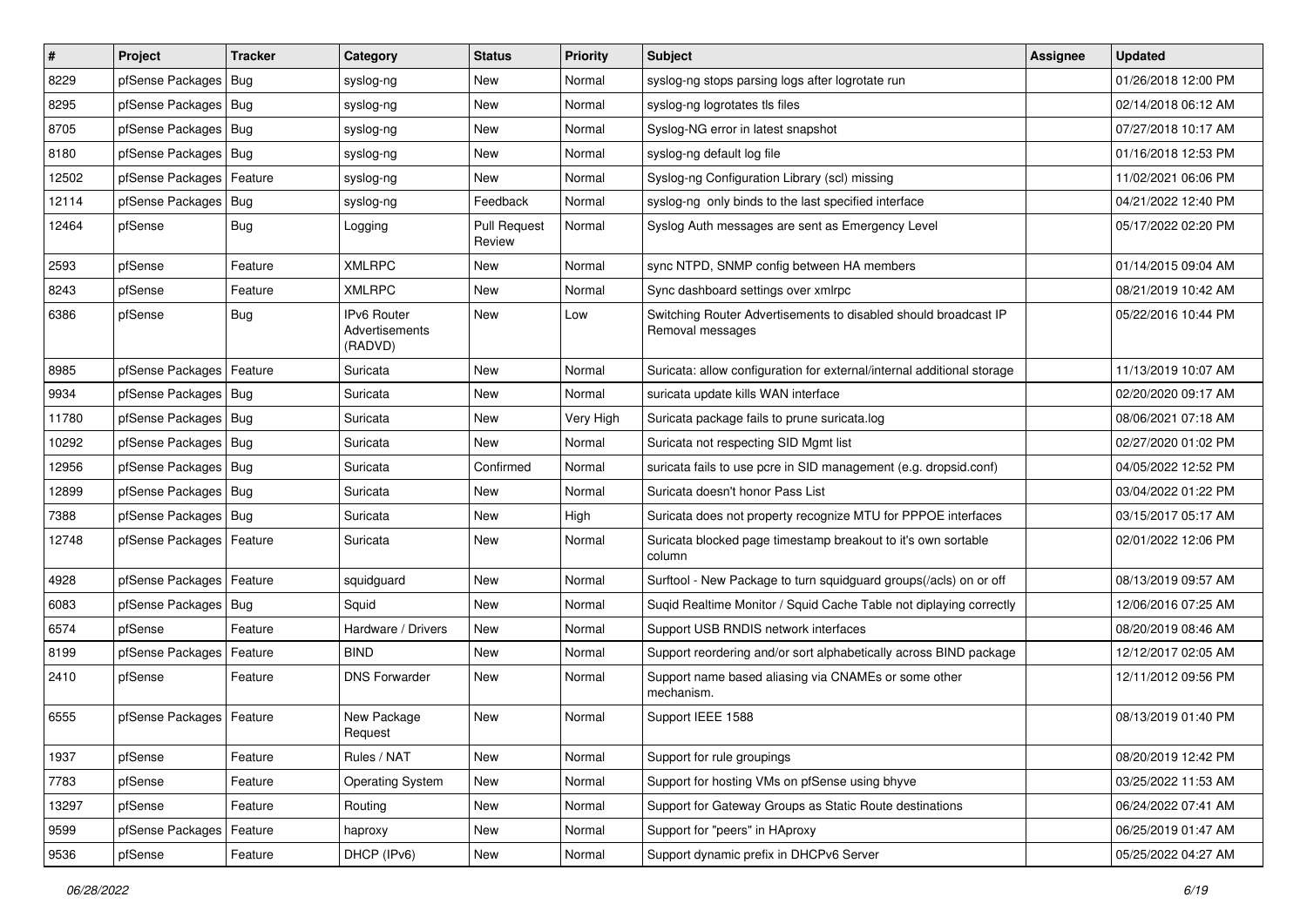| $\vert$ # | Project                    | <b>Tracker</b> | Category                                 | <b>Status</b> | <b>Priority</b> | Subject                                                                                                  | <b>Assignee</b> | Updated             |
|-----------|----------------------------|----------------|------------------------------------------|---------------|-----------------|----------------------------------------------------------------------------------------------------------|-----------------|---------------------|
| 2357      | pfSense                    | Feature        | Interfaces                               | New           | Low             | Support Dual Stack Lite                                                                                  |                 | 05/13/2014 09:39 PM |
| 7442      | pfSense                    | Feature        | Diagnostics                              | New           | Low             | Suggestions for Diagnostics / ARP Table and Diagnostics / NDP<br>Table                                   |                 | 08/21/2019 09:27 AM |
| 8168      | pfSense                    | Feature        | <b>IPsec</b>                             | <b>New</b>    | Normal          | strongswan dhcp option                                                                                   |                 | 12/19/2017 04:14 AM |
| 10726     | pfSense                    | <b>Bug</b>     | Rules / NAT                              | New           | Normal          | Sticky-connections option is bugged - sticky-address cannot be<br>redefined                              |                 | 11/12/2020 10:12 AM |
| 2234      | pfSense                    | <b>Bug</b>     | Web Interface                            | Confirmed     | Low             | Status: Traffic Graph - only shows interface's subnet                                                    |                 | 01/15/2022 08:33 PM |
| 6816      | pfSense                    | Feature        | IPv6 Router<br>Advertisements<br>(RADVD) | New           | Normal          | Status and/or Diagnostics page for radvd                                                                 |                 | 08/13/2019 02:35 PM |
| 8130      | pfSense                    | <b>Bug</b>     | <b>Traffic Graphs</b>                    | <b>New</b>    | Normal          | Status - Monitoring - Area chart displays traffic data differently than<br>Line or Bar charts            |                 | 11/26/2017 01:40 PM |
| 1813      | pfSense                    | <b>Bug</b>     | Rules / NAT                              | Confirmed     | Normal          | Static routes on WAN interfaces overridden by route-to for<br>firewall-initiated traffic                 |                 | 11/09/2016 02:06 PM |
| 8066      | pfSense                    | <b>Bug</b>     | Routing                                  | <b>New</b>    | Normal          | Static routes not applied when they go out a interface using carp                                        |                 | 11/08/2017 02:04 AM |
| 3796      | pfSense                    | <b>Bug</b>     | Diagnostics                              | Confirmed     | Normal          | States summary fails and is very slow with large state tables                                            |                 | 12/11/2021 08:03 PM |
| 10513     | pfSense                    | <b>Bug</b>     | Rules / NAT                              | <b>New</b>    | Normal          | State issues with policy routing and HA failover                                                         |                 | 04/21/2022 12:39 PM |
| 8313      | pfSense                    | <b>Bug</b>     | <b>Notifications</b>                     | New           | Normal          | STARTTLS auto detection not working                                                                      |                 | 04/21/2022 12:39 PM |
| 5074      | pfSense                    | Feature        | Upgrade                                  | New           | Normal          | Standard release notes URLs to facilitate GUI viewing before<br>upgrade                                  |                 | 04/21/2022 12:39 PM |
| 10358     | pfSense Packages           | Feature        | <b>FRR</b>                               | <b>New</b>    | Very Low        | <b>Stage FRR Configuration Changes</b>                                                                   |                 | 03/19/2020 06:48 AM |
| 9288      | pfSense                    | Feature        | Authentication                           | New           | Normal          | SSHGuard add pfSense signature in standard                                                               |                 | 08/14/2019 01:19 PM |
| 11786     | pfSense                    | <b>Bug</b>     | Services                                 | New           | Normal          | SSH incomplete setup and startup fail while recovering XML backup<br>in a fresh install of pfSense 2.5.0 |                 | 04/17/2021 01:36 PM |
| 12491     | pfSense Packages           | Feature        | squidguard                               | <b>New</b>    | Normal          | squidguard: allow multiple regex                                                                         |                 | 10/28/2021 03:30 PM |
| 5751      | pfSense Packages   Bug     |                | squidguard                               | New           | Normal          | SquidGuard target categories not saved when long "Domain List" is<br>provided                            |                 | 01/10/2016 08:55 AM |
| 11434     | pfSense Packages   Bug     |                | squidguard                               | Feedback      | Normal          | SquidGuard over 1.16.18 11                                                                               |                 | 04/21/2022 12:40 PM |
| 10865     | pfSense Packages   Feature |                | squidguard                               | <b>New</b>    | Normal          | squidGuard lacks options to send traffic action logs to syslog server                                    |                 | 09/05/2020 01:21 AM |
| 10994     | pfSense Packages   Bug     |                | squidguard                               | New           | Low             | SquidGuard Blacklists Restore Default button does not work                                               |                 | 10/20/2020 12:26 PM |
| 11784     | pfSense Packages   Feature |                | squidguard                               | <b>New</b>    | Normal          | squidguard auto update blacklist option                                                                  |                 | 04/06/2021 01:53 AM |
| 9286      | pfSense Packages   Bug     |                | squidguard                               | New           | Normal          | squidGuard - Unable to change IP for sgerror.php URL in<br>configuration                                 |                 | 11/13/2019 10:07 AM |
| 9025      | pfSense Packages   Bug     |                | squidguard                               | New           | Normal          | SquidGard + Target categories                                                                            |                 | 10/08/2018 01:00 AM |
| 5646      | pfSense Packages           | Feature        | Squid                                    | New           | Normal          | Squid3 package Authentication Method: Kerberos/AD                                                        |                 | 02/18/2019 05:34 PM |
| 9762      | pfSense Packages   Feature |                | Squid                                    | Feedback      | Normal          | Squid Reverse Proxy Change redir domain(s) to use regex                                                  |                 | 04/21/2022 12:40 PM |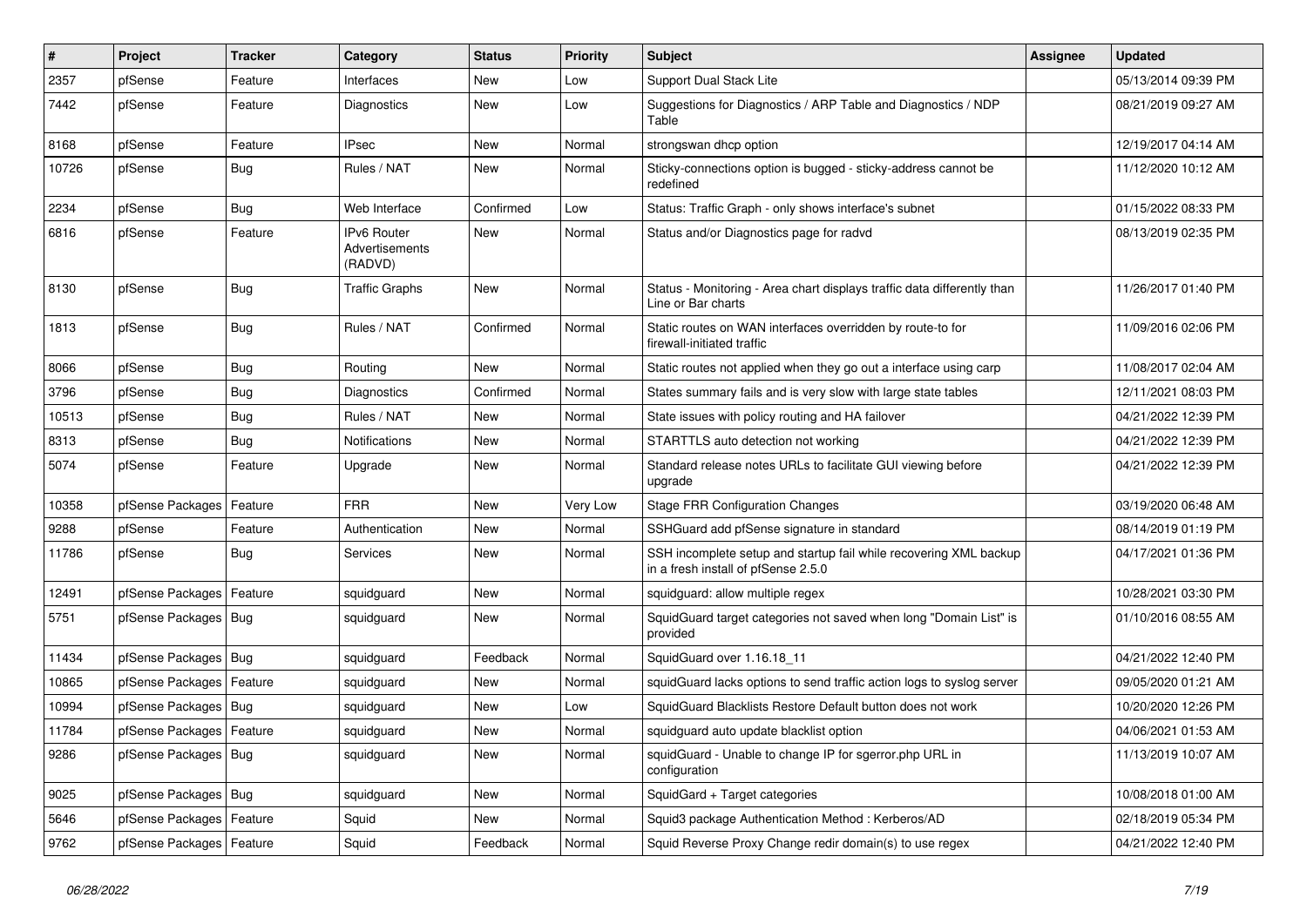| $\sharp$ | Project                    | <b>Tracker</b> | Category               | <b>Status</b> | <b>Priority</b> | Subject                                                                                                           | <b>Assignee</b> | <b>Updated</b>      |
|----------|----------------------------|----------------|------------------------|---------------|-----------------|-------------------------------------------------------------------------------------------------------------------|-----------------|---------------------|
| 7797     | pfSense Packages           | Bug            | Squid                  | Feedback      | Normal          | Squid Reverse Proxy alternating between destinations                                                              |                 | 04/21/2022 12:40 PM |
| 11200    | pfSense Packages   Feature |                | Squid                  | New           | Normal          | Squid reverse proxy + multiple ssl certificates                                                                   |                 | 12/31/2020 03:50 AM |
| 9774     | pfSense Packages   Feature |                | Squid                  | New           | Normal          | Squid logs / remote logs                                                                                          |                 | 04/17/2020 06:18 AM |
| 12732    | pfSense Packages   Bug     |                | squidguard             | New           | High            | Squid https filtering squidguard acl target list - erratic behaviour                                              |                 | 01/26/2022 09:11 AM |
| 12717    | pfSense Packages           | Todo           | Squid                  | <b>New</b>    | Normal          | Squid 5.x Branch                                                                                                  |                 | 01/25/2022 06:24 PM |
| 11335    | pfSense                    | Bug            | Interfaces             | New           | Normal          | Spoofing the MAC on a LAGG interface does not work for some<br>NIC types.                                         |                 | 01/29/2021 09:10 AM |
| 7683     | pfSense Packages           | Feature        | New Package<br>Request | New           | Low             | Splunk Universal Forwarder Package                                                                                |                 | 08/19/2019 02:54 PM |
| 7648     | pfSense                    | Bug            | CARP                   | New           | Very Low        | SPAN ports on an interface renders CARP HA inoperative                                                            |                 | 06/14/2017 09:19 PM |
| 7260     | pfSense                    | Feature        | Rules / NAT            | New           | Normal          | Source OS / p0f Database Missing Modern Operating Systems                                                         |                 | 04/18/2020 02:25 AM |
| 10277    | pfSense                    | Bug            | Web Interface          | New           | Normal          | Sorting the log entries does not use year value                                                                   |                 | 02/24/2020 07:46 AM |
| 7172     | pfSense                    | <b>Bug</b>     | DHCP (IPv4)            | New           | Normal          | Sorting by hostname in Services > DHCP Server > LAN should be<br>"natural" (alphanumeric friendly)                |                 | 08/20/2019 03:47 PM |
| 9707     | pfSense Packages   Bug     |                | pfBlockerNG            | New           | Normal          | Some networks already existing in deny Feeds are not stopped<br>even if existing in custom deny list              |                 | 08/28/2019 10:03 AM |
| 4500     | pfSense                    | Bug            | UPnP/NAT-PMP           | Confirmed     | Normal          | Some miniupnp port mappings are not displayed in the Status page                                                  |                 | 04/25/2022 12:49 PM |
| 9167     | pfSense                    | Bug            | Rules / NAT            | <b>New</b>    | Normal          | Some Important ICMPv6 Traffic Not Allowed by Default Rules                                                        |                 | 08/14/2019 01:00 PM |
| 10436    | pfSense Packages           | Bug            | softflowd              | New           | Normal          | softflowd no longer sends flow data after upgrade ( $v0.9.9$ 1 -><br>v1.0.0                                       |                 | 06/07/2022 12:25 AM |
| 12845    | pfSense Packages           | Bug            | softflowd              | New           | Normal          | softflowd wrong vlan tag                                                                                          |                 | 02/21/2022 10:40 AM |
| 9895     | pfSense Packages           | Bug            | Snort                  | New           | Normal          | snort reinstallation failed                                                                                       |                 | 06/23/2021 08:01 AM |
| 6988     | pfSense Packages   Bug     |                | Snort                  | New           | High            | SNORT Package PHP memory error                                                                                    |                 | 06/28/2018 10:00 PM |
| 7414     | pfSense Packages           | Feature        | Snort                  | New           | Normal          | snort needs automated refresh on ip change                                                                        |                 | 08/20/2019 08:55 AM |
| 7535     | pfSense Packages   Feature |                | Snort                  | New           | Normal          | Snort messages filling System / General. Should have its own log.                                                 |                 | 02/18/2019 05:29 PM |
| 10606    | pfSense Packages   Bug     |                | Snort                  | New           | Normal          | Snort Inline stopped working after upgrade to FreeBSD 12.1<br>(network traffic blocked after heavy load randomly) |                 | 05/28/2020 10:06 AM |
| 9289     | pfSense Packages   Feature |                | Snort                  | New           | Normal          | Snort enable react                                                                                                |                 | 03/16/2019 09:04 PM |
| 6831     | pfSense Packages   Feature |                | Snort                  | New           | Normal          | Snort does not support aliases containing FQDN                                                                    |                 | 07/11/2020 12:51 PM |
| 11579    | pfSense Packages   Feature |                | Snort                  | New           | Normal          | Snort alerts or blocks trigger notifications                                                                      |                 | 03/01/2021 03:26 AM |
| 10989    | pfSense Packages   Bug     |                | Snort                  | New           | Low             | Snort alert page has hidden characters in IPv6 address                                                            |                 | 10/17/2020 04:06 PM |
| 11479    | pfSense Packages   Bug     |                | snmptt                 | New           | Normal          | snmptt 1.4.2 does not work in daemon mode                                                                         |                 | 02/20/2021 04:37 PM |
| 11411    | pfSense Packages   Feature |                | New Package<br>Request | New           | Normal          | Smokeping as a default latency measurement tool                                                                   |                 | 02/12/2021 09:29 PM |
| 12369    | pfSense Packages   Feature |                | Mail report            | New           | Low             | Skip If No Content issue                                                                                          |                 | 09/14/2021 06:40 AM |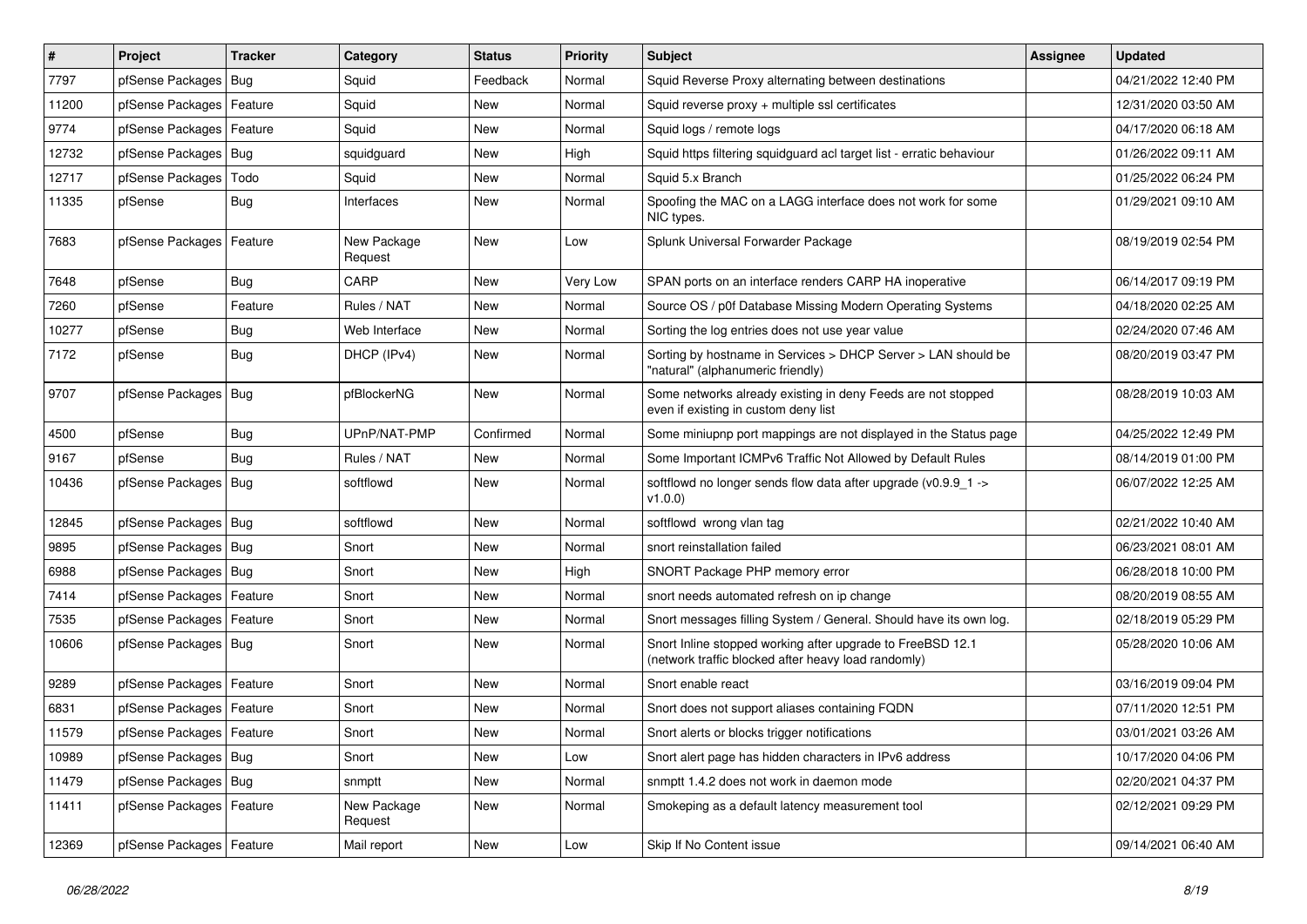| $\vert$ # | Project                       | <b>Tracker</b> | Category               | <b>Status</b> | <b>Priority</b> | Subject                                                                                       | <b>Assignee</b> | <b>Updated</b>      |
|-----------|-------------------------------|----------------|------------------------|---------------|-----------------|-----------------------------------------------------------------------------------------------|-----------------|---------------------|
| 12789     | pfSense Packages              | Feature        | <b>ACME</b>            | New           | Very Low        | Show expiration date of certificates in the ACME package list                                 |                 | 02/14/2022 09:20 AM |
| 9574      | pfSense                       | Feature        | Package System         | New           | Normal          | Show changelog at package upgrade                                                             |                 | 06/02/2019 04:35 AM |
| 2049      | pfSense                       | Feature        | Rules / NAT            | New           | Normal          | Show Auto Generated Rules and Use them to turn features on/off<br>when applicable             |                 | 08/20/2019 03:37 PM |
| 4292      | pfSense                       | Feature        | <b>RRD Graphs</b>      | <b>New</b>    | Normal          | Show 95th Percentile for IPv6 Traffic in RRD Graphs                                           |                 | 01/25/2015 02:24 PM |
| 6500      | pfSense                       | Feature        | Package System         | New           | Normal          | Should be a way to determine which packages are available without<br>having to update/install |                 | 06/17/2016 05:34 PM |
| 1219      | pfSense                       | Feature        | Developer Tools        | <b>New</b>    | Low             | Ship DTRACE enabled kernels in the images                                                     |                 | 07/26/2017 03:14 AM |
| 10584     | pfSense                       | <b>Bug</b>     | Hardware / Drivers     | New           | Normal          | SG-3100 with M.2: shutdown instead of reboot                                                  |                 | 07/21/2020 03:08 AM |
| 13206     | pfSense Plus                  | Bug            | Hardware / Drivers     | New           | Normal          | SG-3100 LED GPIO hangs                                                                        |                 | 06/11/2022 07:01 PM |
| 11871     | pfSense Docs                  | Correction     | Products               | New           | Normal          | SG-2100 must be manually power cycled after installation                                      |                 | 10/07/2021 02:19 PM |
| 3087      | pfSense                       | Feature        | Web Interface          | New           | Normal          | Setup Wizard does not include IPv6 options for interfaces                                     |                 | 07/10/2013 06:19 PM |
| 5080      | pfSense                       | Feature        | DHCP (IPv4)            | New           | Normal          | Settings tab under Services>DHCP Server                                                       |                 | 08/13/2019 12:53 PM |
| 4428      | pfSense                       | Bug            | Interfaces             | Confirmed     | Normal          | Setting media option on em(4) leads to infinite link cycling                                  |                 | 07/06/2016 12:45 AM |
| 11490     | pfSense Packages   Bug        |                | Service Watchdog       | <b>New</b>    | Very Low        | Service Watchdog - Impacts Reboots and Package Updates                                        |                 | 02/22/2021 12:07 PM |
| 10802     | pfSense                       | Feature        | DHCP (IPv4)            | New           | Very Low        | Seperator for DHCP Static Mapped leases                                                       |                 | 07/31/2020 10:30 AM |
| 9680      | pfSense                       | Feature        | <b>DHCP Relay</b>      | New           | Normal          | Seperate DHCP Server and relay per interface                                                  |                 | 02/27/2020 10:47 AM |
| 13292     | pfSense Packages              | Feature        | <b>ACME</b>            | New           | Normal          | Separator                                                                                     |                 | 06/21/2022 12:06 PM |
| 11324     | pfSense                       | Feature        | Logging                | New           | Normal          | Separate syslog "Remote log servers" Parameters                                               |                 | 01/27/2021 10:47 AM |
| 9700      | pfSense Packages              | Feature        | Squid                  | Feedback      | Normal          | Secure Squid HTTPS Proxy                                                                      |                 | 01/25/2022 06:39 PM |
| 9717      | pfSense                       | Feature        | Web Interface          | New           | Low             | Search box for pfsense ?                                                                      |                 | 07/05/2020 02:14 PM |
| 13179     | pfSense Packages              | Feature        | pfBlockerNG            | New           | High            | Search based on CIDR                                                                          |                 | 05/17/2022 09:45 AM |
| 8929      | pfSense                       | Feature        | Web Interface          | New           | Normal          | Scroll bar css dark theme                                                                     |                 | 08/14/2019 12:16 PM |
| 3424      | pfSense Packages   Feature    |                | New Package<br>Request | New           | Normal          | <b>SCEP</b> server                                                                            |                 | 08/13/2019 10:02 AM |
| 7385      | pfSense                       | Todo           | Web Interface          | <b>New</b>    | Normal          | Sanitize PHP includes                                                                         |                 | 08/13/2019 03:22 PM |
| 11920     | pfSense Plus                  | Feature        | Authentication         | New           | Normal          | SAML Authentication for pfSense (VPN and webConfigurator)                                     |                 | 05/14/2021 12:56 AM |
| 13249     | pfSense                       | Bug            | Console Menu           | New           | Normal          | Running playback comands multiple times results in PHP error                                  |                 | 06/06/2022 07:02 AM |
| 9887      | pfSense                       | Bug            | Rules / NAT            | New           | Low             | Rule separator positions change when deleting multiple rules                                  |                 | 05/10/2022 03:11 PM |
| 12643     | pfSense Packages   Regression |                | Suricata               | Feedback      | Normal          | Rule categories are cleared after clicking the save button on the<br>Global Settings page     |                 | 12/30/2021 03:44 AM |
| 2138      | pfSense                       | Bug            | RRD Graphs             | New           | Normal          | RRD Wireless graph broken in BSS mode                                                         |                 | 02/06/2016 04:59 AM |
| 12338     | pfSense Packages   Bug        |                | <b>RRD Summary</b>     | New           | Normal          | RRD Summary does not report data on 3100                                                      |                 | 04/15/2022 02:54 PM |
| 2024      | pfSense                       | Feature        | Package System         | New           | Normal          | RRD Graphs for packages                                                                       |                 | 08/13/2019 12:24 PM |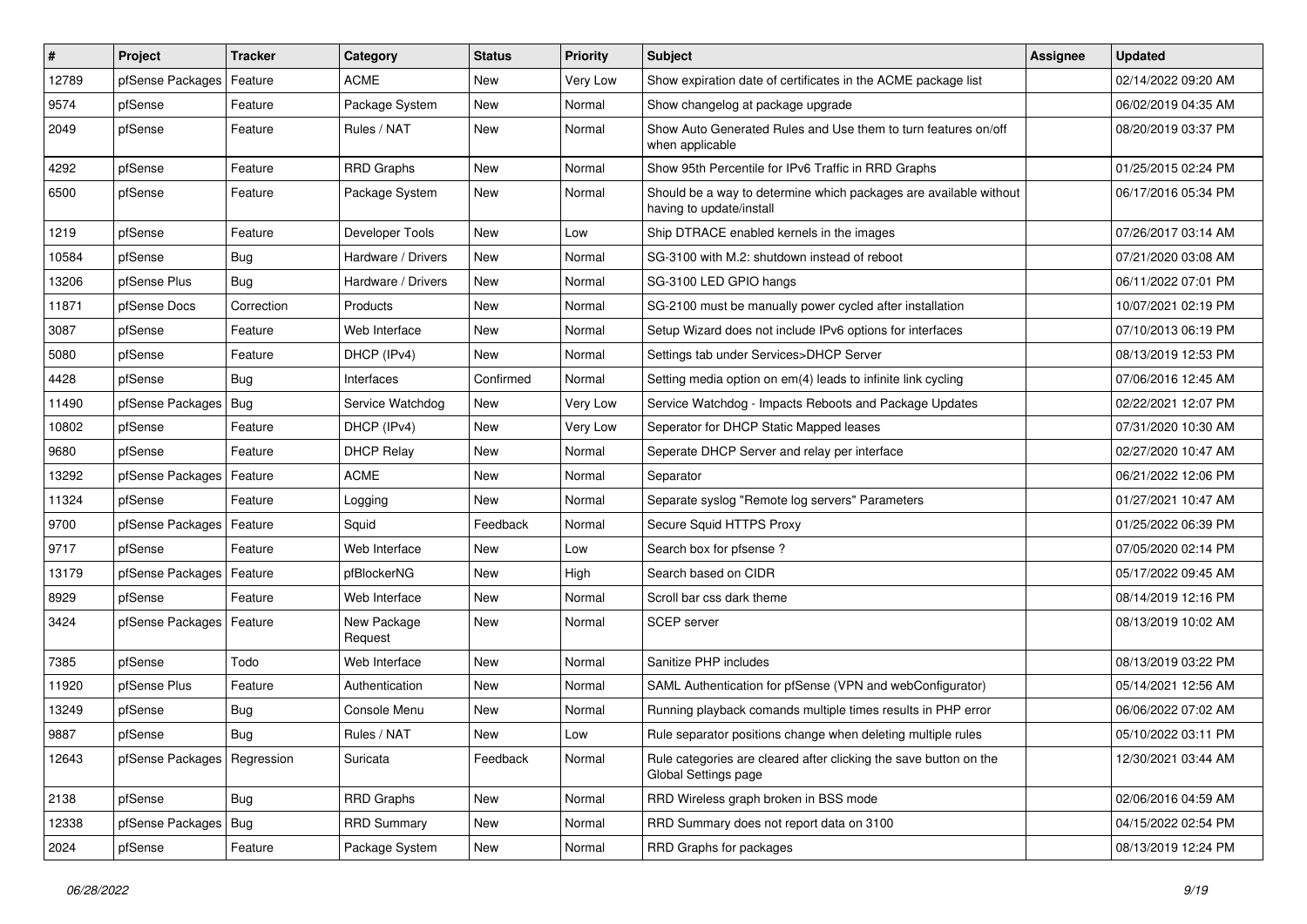| $\vert$ # | Project                    | <b>Tracker</b> | Category                        | <b>Status</b> | <b>Priority</b> | <b>Subject</b>                                                                                         | <b>Assignee</b> | <b>Updated</b>      |
|-----------|----------------------------|----------------|---------------------------------|---------------|-----------------|--------------------------------------------------------------------------------------------------------|-----------------|---------------------|
| 5849      | pfSense                    | Bug            | CARP                            | New           | Normal          | Routing fail on CARP IPsec                                                                             |                 | 12/18/2021 04:41 PM |
| 11823     | pfSense Packages           | Feature        | <b>FRR</b>                      | <b>New</b>    | Normal          | Route handling enhancements                                                                            |                 | 04/19/2021 06:23 PM |
| 9253      | pfSense                    | Feature        | User Manager /<br>Privileges    | New           | Normal          | RFE: True View-Only WebCFG options                                                                     |                 | 08/21/2019 09:21 AM |
| 12091     | pfSense                    | Feature        | Authentication                  | New           | Normal          | RFE: Add support for sssd authentication                                                               |                 | 12/10/2021 04:55 PM |
| 13091     | pfSense                    | Feature        | <b>OpenVPN</b>                  | New           | Normal          | RFE: Ability to specify the order of OpenVPN Authentication servers                                    |                 | 04/22/2022 04:30 PM |
| 9575      | pfSense                    | Feature        | DHCP (IPv6)                     | New           | Very Low        | RFC 7078 - Distributing Address Selection Policy Using DHCPv6                                          |                 | 08/14/2019 02:39 PM |
| 6544      | pfSense                    | Feature        | DHCP (IPv4)                     | New           | Very Low        | RFC 3046 DHCP Option 82 support (and RFC 3315/4649/4580 for<br>IPv6                                    |                 | 07/13/2020 02:14 AM |
| 385       | pfSense                    | Feature        | <b>Captive Portal</b>           | <b>New</b>    | Normal          | Reverse captive portal                                                                                 |                 | 08/13/2019 12:23 PM |
| 9348      | pfSense Packages           | Bug            | <b>ACME</b>                     | New           | Normal          | Results of Acme certificate issuance/renewal are not properly<br>formatted                             |                 | 02/22/2019 12:08 PM |
| 1738      | pfSense                    | <b>Bug</b>     | Backup / Restore                | <b>New</b>    | Very Low        | Restore fails when username in backup is not matching                                                  |                 | 12/11/2021 07:51 PM |
| 7964      | pfSense                    | <b>Bug</b>     | Multi-WAN                       | New           | Normal          | Restart openvpn on gateway switching                                                                   |                 | 08/19/2019 12:35 PM |
| 6361      | pfSense                    | <b>Bug</b>     | Web Interface                   | New           | Low             | Responsive Mobile Menu issue                                                                           |                 | 05/16/2016 12:09 PM |
| 1307      | pfSense                    | Feature        | Web Interface                   | New           | Normal          | Request: Option To Resolve Addresses in State Table Summary                                            |                 | 02/06/2016 04:58 AM |
| 10401     | pfSense                    | Feature        | Dashboard                       | New           | Normal          | Request: ability to sort/separate stopped/running Service(s) on<br>Dashboard -> Services Status widget |                 | 03/31/2020 04:48 PM |
| 10347     | pfSense Packages           | Feature        | OpenVPN Client<br>Export        | <b>New</b>    | Normal          | Request to add pull-filter                                                                             |                 | 07/29/2020 08:11 AM |
| 9130      | pfSense                    | Feature        | DHCP (IPv4)                     | <b>New</b>    | Normal          | Request ID [#INC-16195]: DHCP - PXE Boot                                                               |                 | 09/10/2020 01:39 PM |
| 10188     | pfSense Packages           | Bug            | pfBlockerNG                     | New           | Normal          | Reputation tab is not working                                                                          |                 | 01/24/2020 10:06 AM |
| 2676      | pfSense                    | Feature        | Rules / NAT                     | New           | Normal          | Reply-to option in firewall rule                                                                       |                 | 05/05/2017 03:15 PM |
| 5813      | pfSense                    | Feature        | <b>Traffic Shaper</b><br>(ALTQ) | New           | Normal          | Replacement of layer7 filter                                                                           |                 | 02/18/2017 05:08 PM |
| 11856     | pfSense                    | Feature        | Diagnostics                     | New           | Normal          | Replace/add Alias or DNS names for known LAN addresses in the<br>State table                           |                 | 04/27/2021 08:01 AM |
| 10312     | pfSense                    | Feature        | Rules / NAT                     | New           | Low             | Reordering of NAT rules without dragging                                                               |                 | 03/03/2020 07:28 AM |
| 10651     | pfSense                    | Feature        | OpenVPN                         | New           | Normal          | Remove/replace deprecated OpenVPN options                                                              |                 | 06/10/2020 11:32 AM |
| 10995     | pfSense                    | Feature        | <b>Operating System</b>         | New           | Low             | Remove VMware MSI-X from the PCI blacklist.                                                            |                 | 10/20/2020 11:40 AM |
| 13196     | pfSense Packages   Feature |                | pfBlockerNG                     | New           | Normal          | remove NoVirusThanks feed                                                                              |                 | 05/23/2022 06:05 AM |
| 13194     | pfSense Packages           | Bug            | pfBlockerNG                     | New           | Normal          | Remove dead Malc0de feed                                                                               |                 | 05/23/2022 05:16 AM |
| 2099      | pfSense                    | Todo           | CARP                            | New           | Normal          | Remove "queue" from CARP traffic                                                                       |                 | 01/19/2012 10:59 AM |
| 2276      | pfSense                    | Feature        | Certificates                    | New           | Normal          | Remote CRL fetch support                                                                               |                 | 02/06/2016 04:14 AM |
| 12679     | pfSense                    | Feature        | Interfaces                      | New           | Normal          | Remind user to update DHCPv6 range when changing interface<br>IPv6 prefix                              |                 | 01/12/2022 07:36 AM |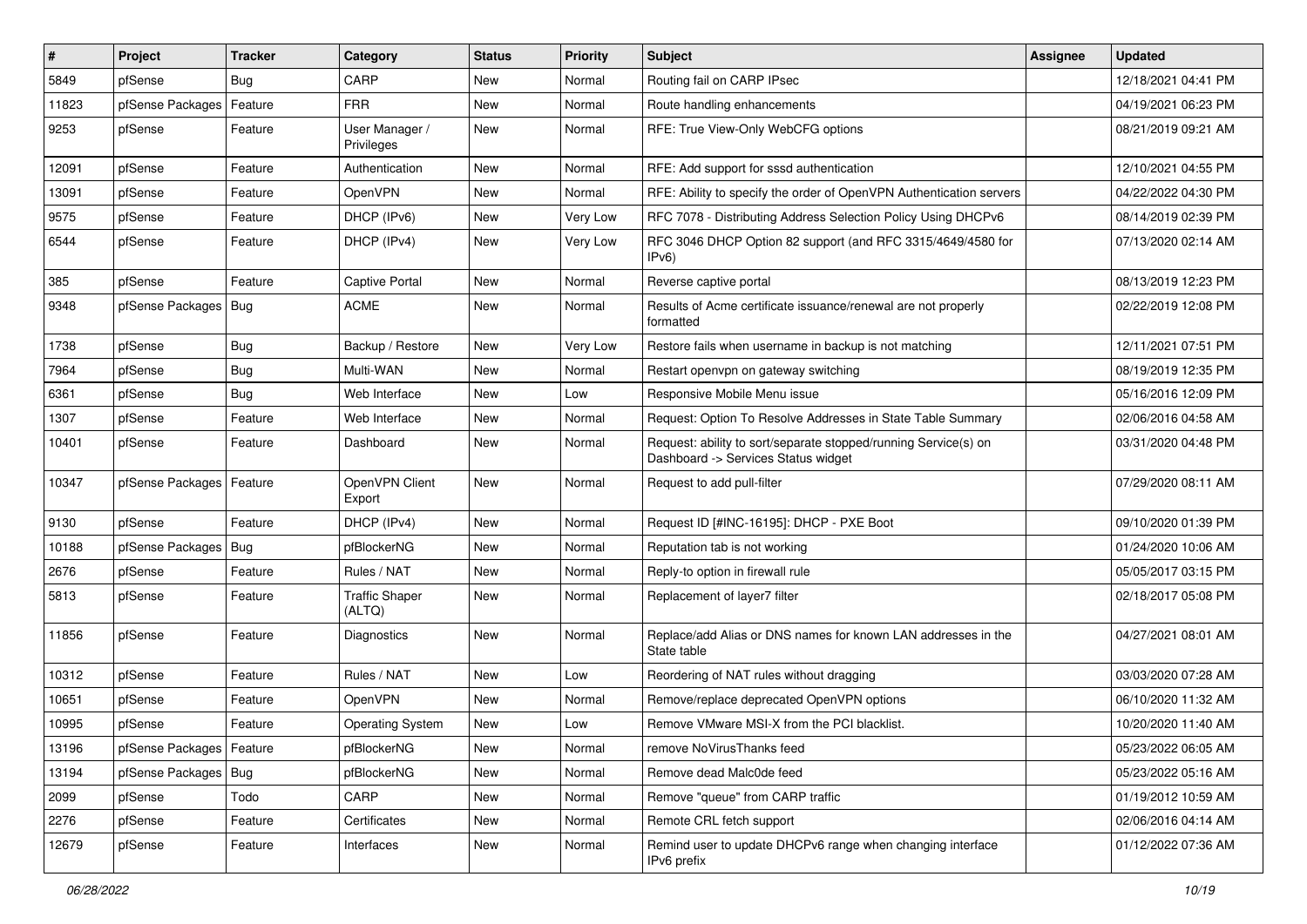| #     | Project                | <b>Tracker</b> | Category                                        | <b>Status</b> | <b>Priority</b> | <b>Subject</b>                                                                                           | <b>Assignee</b> | <b>Updated</b>      |
|-------|------------------------|----------------|-------------------------------------------------|---------------|-----------------|----------------------------------------------------------------------------------------------------------|-----------------|---------------------|
| 6554  | pfSense                | Feature        | <b>NTPD</b>                                     | New           | Normal          | Reintroduce NTP mode7 for IEEE 1588 PTPd interop                                                         |                 | 08/13/2019 01:40 PM |
| 6283  | pfSense                | Feature        | DHCP (IPv6)                                     | New           | Normal          | Register DHCPv6 leases with DNS resolver                                                                 |                 | 08/21/2019 10:48 AM |
| 13252 | pfSense                | Bug            | Upgrade                                         | New           | Normal          | reduce frequency of php-fpm socket connection attempts from<br>check reload status                       |                 | 06/12/2022 11:11 AM |
| 11185 | pfSense Packages       | Bug            | ntop                                            | Feedback      | Normal          | Redis service stopping before NtopNg                                                                     |                 | 04/21/2022 12:40 PM |
| 4646  | pfSense                | Feature        | Dashboard                                       | New           | Normal          | Recover valuable vertical screen real estate in dashboard                                                |                 | 04/20/2015 07:46 PM |
| 12813 | pfSense                | Feature        | Installer                                       | New           | Low             | Recover extra data in the installer                                                                      |                 | 02/17/2022 07:52 AM |
| 12343 | pfSense                | Feature        | Diagnostics                                     | <b>New</b>    | Low             | Real time traffic monitoring                                                                             |                 | 09/06/2021 01:26 PM |
| 12013 | pfSense                | Bug            | Logging                                         | New           | Low             | Reading log data is inefficient in certain cases                                                         |                 | 06/08/2021 07:35 AM |
| 10980 | pfSense                | <b>Bug</b>     | <b>Operating System</b>                         | <b>New</b>    | Normal          | rc.local is executed at login by rc.initial, and not at boot time.                                       |                 | 10/19/2020 09:39 AM |
| 6605  | pfSense                | Bug            | Interfaces                                      | Confirmed     | Normal          | rc.linkup logic issues with actions taken                                                                |                 | 07/12/2016 07:46 PM |
| 11093 | pfSense                | <b>Bug</b>     | <b>Wireless</b>                                 | <b>New</b>    | Low             | ral(4) driver non-functional in arm64                                                                    |                 | 11/21/2020 10:45 AM |
| 10714 | pfSense                | Bug            | DHCP (IPv6)                                     | <b>New</b>    | Normal          | radvd only gives out the prefix of the "first" IPv6 address of an<br>interface                           |                 | 10/06/2020 01:03 PM |
| 7737  | pfSense                | Bug            | IPv6 Router<br>Advertisements<br>(RADVD)        | <b>New</b>    | Normal          | radvd error message                                                                                      |                 | 08/13/2019 09:41 AM |
| 8831  | pfSense                | Bug            | IPv6 Router<br>Advertisements<br>(RADVD)        | <b>New</b>    | Very High       | Radvd causes latency spikes                                                                              |                 | 04/19/2021 04:51 AM |
| 3718  | pfSense                | Feature        | <b>IPv6 Router</b><br>Advertisements<br>(RADVD) | <b>New</b>    | Normal          | radvd - enhancement proposal: ability to advertise routes and some<br>fixes - patches attached           |                 | 03/22/2020 02:59 PM |
| 8264  | pfSense Packages   Bug |                | FreeRADIUS                                      | <b>New</b>    | Normal          | Radiusd restart on WAN change results in freeradius not running<br>(and possible solution)               |                 | 04/21/2022 12:39 PM |
| 5652  | pfSense                | Bug            | Authentication                                  | <b>New</b>    | Normal          | Radius IETF Class Group Assignment - Incorrect Standard                                                  |                 | 08/13/2019 01:39 PM |
| 4154  | pfSense                | Bug            | User Manager /<br>Privileges                    | Confirmed     | Normal          | RADIUS authentication not working over IPv6                                                              |                 | 04/21/2022 12:39 PM |
| 10352 | pfSense                | <b>Bug</b>     | Authentication                                  | New           | Very Low        | RADIUS authentication fails with MSCHAPv1 or MSCHAPv2 when<br>passwords contain international characters |                 | 06/20/2022 04:04 PM |
| 1434  | pfSense                | Feature        | OpenVPN                                         | New           | Normal          | Radius Accounting in OpenVPN                                                                             |                 | 05/04/2013 03:06 PM |
| 12730 | pfSense                | Bug            | <b>Captive Portal</b>                           | New           | Normal          | RADIUS accounting does not work if WAN is down                                                           |                 | 01/26/2022 05:13 AM |
| 6186  | pfSense                | Bug            | Services                                        | New           | Normal          | race conditions in service startup                                                                       |                 | 04/21/2022 12:39 PM |
| 4470  | pfSense                | Feature        | IPv6 Router<br>Advertisements<br>(RADVD)        | New           | Normal          | RA page in GUI                                                                                           |                 | 08/20/2019 12:20 PM |
| 8712  | pfSense                | Feature        | <b>Traffic Shaper</b><br>(ALTQ)                 | New           | Normal          | QOS on ipsec links                                                                                       |                 | 06/22/2020 06:27 AM |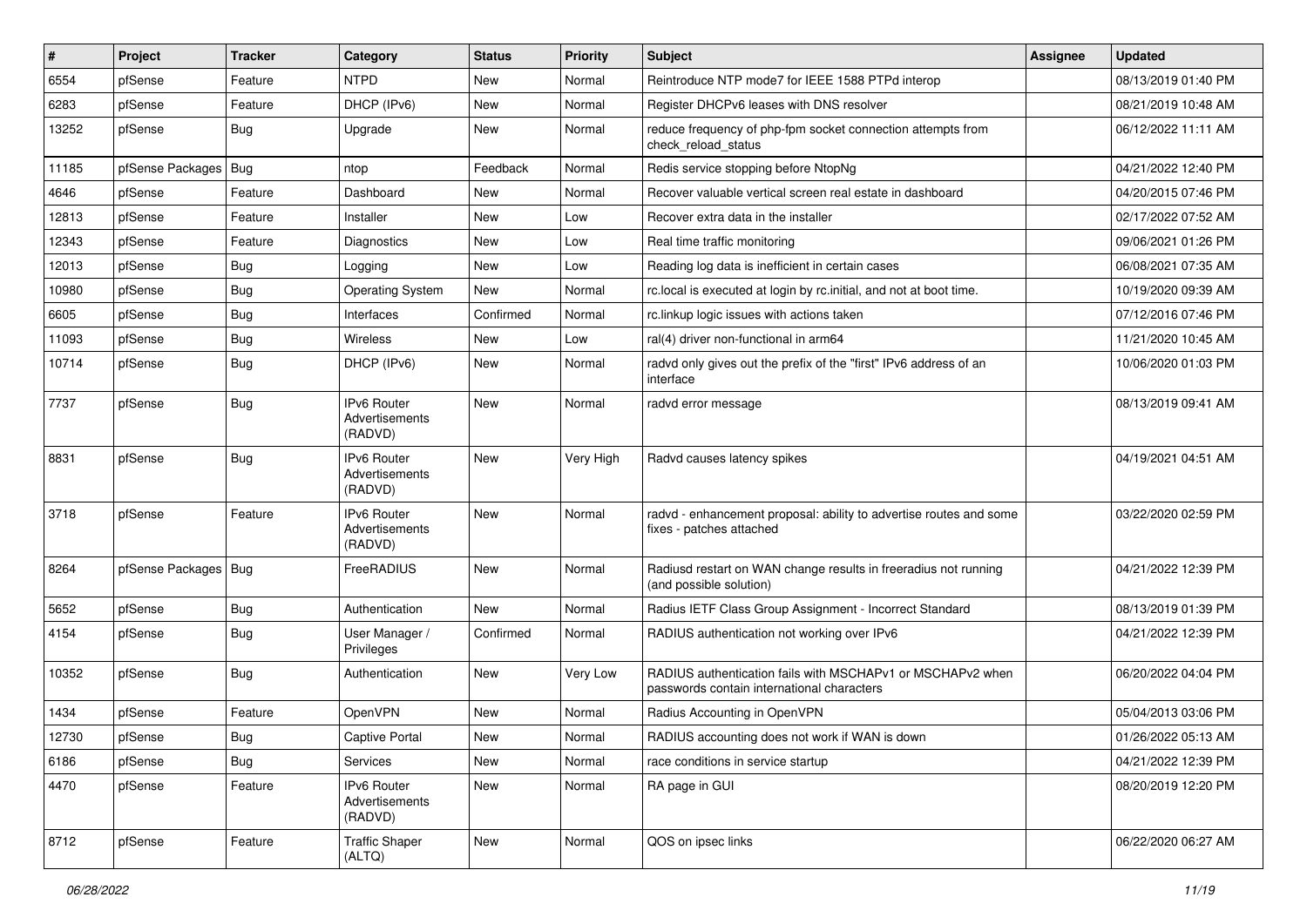| #     | <b>Project</b>   | <b>Tracker</b> | Category                            | <b>Status</b>                 | <b>Priority</b> | <b>Subject</b>                                                                                                                   | <b>Assignee</b> | <b>Updated</b>      |
|-------|------------------|----------------|-------------------------------------|-------------------------------|-----------------|----------------------------------------------------------------------------------------------------------------------------------|-----------------|---------------------|
| 8770  | pfSense          | Bug            | Interfaces                          | New                           | Normal          | QinQ interfaces always show as active                                                                                            |                 | 02/01/2020 09:47 AM |
| 12179 | pfSense Packages | Feature        | qemu-guest-agent                    | New                           | Normal          | QEMU package                                                                                                                     |                 | 07/30/2021 08:02 AM |
| 13197 | pfSense Packages | Feature        | pfBlockerNG                         | New                           | Normal          | Put a Single donation link and a proper patreon lin in the pfBlocker<br>Support Banner / Widget                                  |                 | 05/23/2022 05:35 AM |
| 7244  | pfSense          | Feature        | Developer Tools                     | New                           | Normal          | Publish pfsense as a Vagrant Basebox                                                                                             |                 | 01/29/2019 04:09 AM |
| 9293  | pfSense          | Feature        | Web Interface                       | New                           | Low             | Provide WebUI message (banner) prior to login                                                                                    |                 | 08/14/2019 02:39 PM |
| 8087  | pfSense          | Bug            | Authentication                      | New                           | Normal          | Provide Calling-Station-ID to RADIUS backed VPN connections                                                                      |                 | 06/06/2020 05:36 AM |
| 10581 | pfSense          | Feature        | Logging                             | New                           | Normal          | Provide ability to disable nginx access logging to remote syslog<br>server                                                       |                 | 05/21/2020 08:36 PM |
| 12759 | pfSense Plus     | Bug            | Package System                      | New                           | Very Low        | Proprietary packages link to non-existant or non-public github<br>pages                                                          |                 | 02/09/2022 10:43 AM |
| 3387  | pfSense          | Feature        | Aliases / Tables                    | New                           | Normal          | process_alias_urltable Frequency                                                                                                 |                 | 08/21/2019 11:01 AM |
| 6321  | pfSense          | Bug            | L <sub>2</sub> TP                   | <b>New</b>                    | Normal          | Problem with connecting I2tp over ipsec from android and windows                                                                 |                 | 11/13/2020 11:01 AM |
| 6176  | pfSense Packages | Feature        | OpenVPN Client<br>Export            | New                           | Normal          | Privilege for OpenVPN Client Export                                                                                              |                 | 10/05/2020 07:33 AM |
| 12393 | pfSense          | Bug            | <b>Traffic Shaper</b><br>(ALTQ)     | New                           | Low             | Priority of gOthersLow higher than default queues                                                                                |                 | 09/21/2021 02:48 PM |
| 11826 | pfSense Packages | Feature        | <b>ACME</b>                         | New                           | Normal          | Preserve acme SAN Method parameters for new cert creations                                                                       |                 | 04/20/2021 02:02 PM |
| 11163 | pfSense Packages | Feature        | <b>ACME</b>                         | <b>Pull Request</b><br>Review | Normal          | Preferred Chain option                                                                                                           |                 | 10/18/2021 09:10 AM |
| 1833  | pfSense          | Feature        | PPTP                                | <b>New</b>                    | Normal          | PPTP type WAN IPv6 support                                                                                                       |                 | 08/20/2019 10:12 AM |
| 9633  | pfSense          | Feature        | PPPoE Server                        | New                           | Normal          | PPPoE/L2TP Server Status Page                                                                                                    |                 | 10/09/2021 12:05 PM |
| 9617  | pfSense          | Feature        | <b>PPP</b> Interfaces               | New                           | Normal          | PPPoE Static IP Configuration in GUI                                                                                             |                 | 10/15/2021 08:52 PM |
| 32    | pfSense          | Todo           | User Manager /<br><b>Privileges</b> | <b>New</b>                    | Normal          | PPPoE Server users integration with user manager                                                                                 |                 | 02/06/2016 04:53 AM |
| 1826  | pfSense          | Feature        | <b>PPPoE Server</b>                 | New                           | Normal          | PPPoE server IPv6 support                                                                                                        |                 | 03/25/2022 04:25 PM |
| 12436 | pfSense          | Bug            | PPPoE Server                        | New                           | Normal          | Pppoe server config gui does not allow setting of chap<br>authentication, and sets the network start address for allocation to 0 |                 | 10/21/2021 08:15 AM |
| 8078  | pfSense          | Feature        | PPP Interfaces                      | <b>New</b>                    | Normal          | <b>PPPoE Reconnect Wait Time</b>                                                                                                 |                 | 11/09/2017 05:13 PM |
| 8512  | pfSense          | <b>Bug</b>     | <b>PPP</b> Interfaces               | New                           | Normal          | PPPoE reconnect fails after interface flap                                                                                       |                 | 08/20/2019 10:06 AM |
| 9192  | pfSense          | Bug            | PPP Interfaces                      | New                           | Normal          | PPPoE daemon selects wrong interface                                                                                             |                 | 08/20/2019 10:05 AM |
| 895   | pfSense          | Feature        | PPP Interfaces                      | <b>New</b>                    | Very Low        | PPP subsystem MPPE/MPPC support                                                                                                  |                 | 09/10/2019 04:24 PM |
| 13307 | pfSense          | <b>Bug</b>     | PPP Interfaces                      | New                           | High            | PPP interface custom reset date/time Hour and Minute fields do not<br>properly handle "0" value                                  |                 | 06/27/2022 11:20 AM |
| 6255  | pfSense          | Bug            | PPP Interfaces                      | Confirmed                     | Low             | PPP Country/Provider/Plan configuration not saved                                                                                |                 | 04/25/2016 07:15 PM |
| 10204 | pfSense          | Feature        | Interfaces                          | New                           | Low             | Possible clarification of Track IPv6 Interface Subnet ID                                                                         |                 | 01/23/2020 01:04 PM |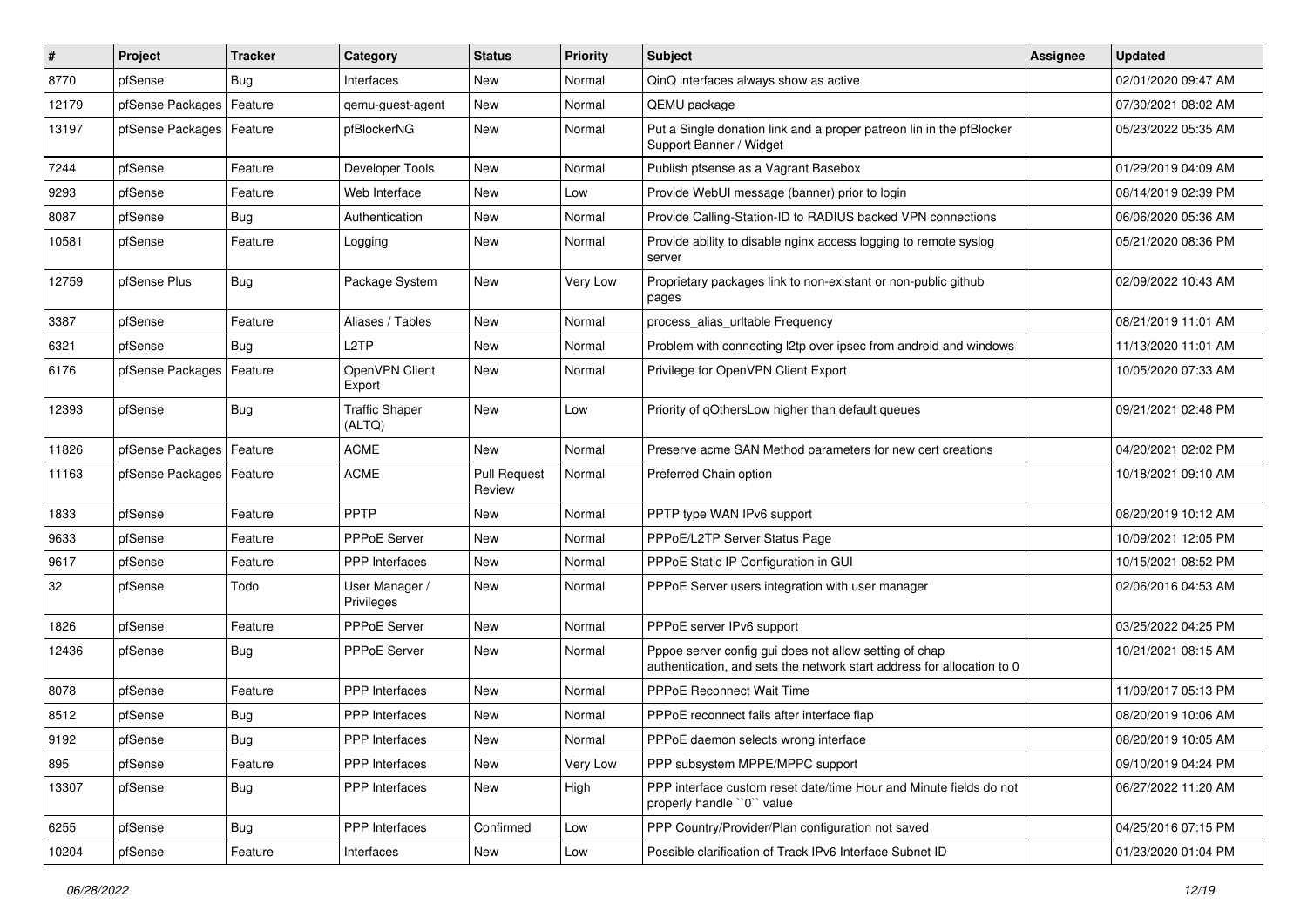| #     | <b>Project</b>         | <b>Tracker</b> | Category                            | <b>Status</b> | <b>Priority</b> | <b>Subject</b>                                                                                                   | <b>Assignee</b> | <b>Updated</b>      |
|-------|------------------------|----------------|-------------------------------------|---------------|-----------------|------------------------------------------------------------------------------------------------------------------|-----------------|---------------------|
| 6207  | pfSense                | Feature        | Rules / NAT                         | <b>New</b>    | Normal          | Please, add "THIS IF broadcast" Macro for use in firewall rules                                                  |                 | 08/21/2019 11:01 AM |
| 6228  | pfSense                | Feature        | <b>Operating System</b>             | <b>New</b>    | Normal          | Please provide a means for IGMPv3 and MLDv2 support                                                              |                 | 05/20/2020 03:21 PM |
| 11827 | pfSense Packages       | Feature        | <b>ACME</b>                         | <b>New</b>    | Normal          | Please include acme deploy folder/scripts                                                                        |                 | 03/06/2022 04:31 AM |
| 7781  | pfSense                | Feature        | Rules / NAT                         | <b>New</b>    | Normal          | Please Enable Rule Separators on Manual Outbound NAT                                                             |                 | 08/21/2019 09:07 AM |
| 7082  | pfSense                | <b>Bug</b>     | Package System                      | <b>New</b>    | Normal          | pkg edit.php - impossible to use default value with rowhelperfield                                               |                 | 08/21/2019 09:15 AM |
| 7195  | pfSense                | <b>Bug</b>     | Package System                      | <b>New</b>    | Normal          | pkg edit.php - <checkenablefields> tag has no effect on fields other<br/>than checkbox/input</checkenablefields> |                 | 08/21/2019 09:15 AM |
| 7531  | pfSense                | Feature        | Package System                      | New           | Low             | pkg behavior when encountering invalid SSL certificate                                                           |                 | 05/08/2017 06:57 PM |
| 9838  | pfSense                | Feature        | OpenVPN                             | New           | Normal          | PKCS11 support                                                                                                   |                 | 10/20/2019 02:12 PM |
| 9024  | pfSense                | Bug            | <b>Traffic Shaper</b><br>(Limiters) | Feedback      | Normal          | Ping packet loss under load when using limiters                                                                  |                 | 05/12/2022 11:55 AM |
| 12907 | pfSense Packages   Bug |                | PIMD                                | Feedback      | Normal          | PIMD: Nonexistent interfaces should be hidden/disabled in<br>pimd.conf before bringing up the service            |                 | 03/07/2022 03:51 PM |
| 12538 | pfSense Packages       | Bug            | PIMD                                | <b>New</b>    | Normal          | PIMD sub-interface bug                                                                                           |                 | 11/20/2021 09:44 PM |
| 10692 | pfSense Packages       | Bug            | PIMD                                | Feedback      | Normal          | PIMD starts twice at boot                                                                                        |                 | 04/21/2022 12:40 PM |
| 12774 | pfSense                | Bug            | Backup / Restore                    | New           | Normal          | Picture widget image is not saved in backup                                                                      |                 | 04/04/2022 04:48 AM |
| 9353  | pfSense                | Bug            | Dashboard                           | New           | Low             | PHPSession errors from limited access to dashboard and widgets                                                   |                 | 10/06/2020 09:31 AM |
| 13167 | pfSense                | Bug            | Dynamic DNS                         | New           | Normal          | phpDynDNS: DigitalOcean ddns update fails (bad request, invalid<br>character '-' in request id)                  |                 | 06/16/2022 09:30 PM |
| 11898 | pfSense Packages       | Bug            | apcupsd                             | New           | Normal          | PHP error from apcupsd dashboard widget                                                                          |                 | 05/07/2021 09:12 AM |
| 11430 | pfSense                | Bug            | Interfaces                          | New           | Normal          | PHP console spam after Assigning Interfaces                                                                      |                 | 10/09/2021 10:37 AM |
| 7430  | pfSense                | Bug            | Interfaces                          | <b>New</b>    | Normal          | pfsense-utils.inc - where is ipaddr configured() should account for<br>loopback interface                        |                 | 08/13/2019 03:48 PM |
| 12768 | pfSense                | Feature        | Upgrade                             | <b>New</b>    | Normal          | pfSense-repo: Make sure default config file exists                                                               |                 | 05/17/2022 02:32 PM |
| 10279 | pfSense Packages       | Bug            | open-vm-tools                       | <b>New</b>    | Normal          | pfSense's OpenVM Tools on ESXi 6.7 no longer provides guest vm<br>functionality                                  |                 | 03/01/2020 06:07 PM |
| 7138  | pfSense                | <b>Bug</b>     | DHCP (IPv6)                         | Assigned      | Normal          | Pfsense wide dhcpv6 client doesn't recognise if id statement                                                     |                 | 04/21/2022 12:39 PM |
| 8576  | pfSense                | Bug            | Rules / NAT                         | Feedback      | Low             | pfSense stops passing traffic after some time when using Outbound<br>NAT pool w/ Sticky Address                  |                 | 10/28/2021 01:47 PM |
| 6430  | pfSense                | <b>Bug</b>     | <b>DNS Resolver</b>                 | Confirmed     | Low             | pfsense should sanity-check hostnames when copying from<br>dhcpd.leases to /etc/hosts                            |                 | 08/13/2019 01:23 PM |
| 12888 | pfSense                | Bug            | Rules / NAT                         | <b>New</b>    | Normal          | pfSense sends un-NATed packets during OpenVPN startup                                                            |                 | 03/01/2022 03:13 PM |
| 9876  | pfSense                | Feature        | Operating System                    | <b>New</b>    | Normal          | PFsense on KVM: Web interface hint to disable "Hardware"<br>Checksum Offloading"                                 |                 | 07/03/2020 07:11 AM |
| 4499  | pfSense                | Feature        | <b>LAGG Interfaces</b>              | <b>New</b>    | Normal          | pfSense LAGG interfaces; unable to set speed and duplex for<br>member interfaces.                                |                 | 08/21/2019 11:16 AM |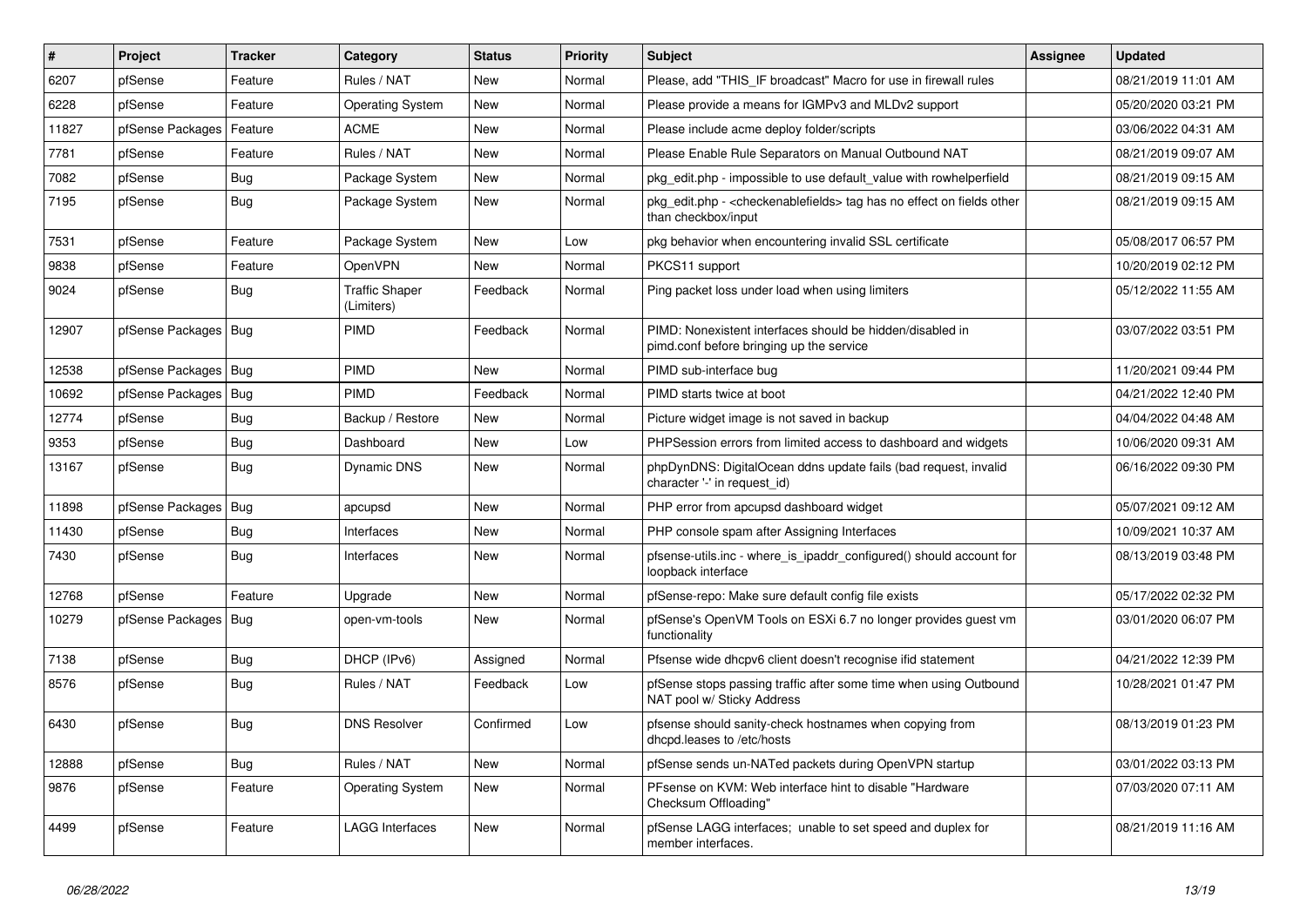| $\vert$ # | Project                       | <b>Tracker</b> | Category                | <b>Status</b> | <b>Priority</b> | <b>Subject</b>                                                                                                         | <b>Assignee</b> | <b>Updated</b>      |
|-----------|-------------------------------|----------------|-------------------------|---------------|-----------------|------------------------------------------------------------------------------------------------------------------------|-----------------|---------------------|
| 12828     | pfSense                       | Bug            | Wireless                | New           | Normal          | pfSense keeps crashing (Fatal trap 12: page fault while in kernel<br>mode)                                             |                 | 02/21/2022 07:55 AM |
| 7352      | pfSense                       | Bug            | Routing                 | New           | Normal          | pfSense IPv6 static route is dumped after a WAN flap                                                                   |                 | 01/20/2022 09:35 AM |
| 12861     | pfSense Docs                  | Correction     | Hardware                | New           | Normal          | pfSense hardware tuning guide references obsolete interface loader<br>variable & buffer limits                         |                 | 02/23/2022 05:31 PM |
| 10693     | pfSense Packages   Bug        |                | <b>BIND</b>             | <b>New</b>    | Normal          | pfSense Bind Zone Editor UI does not update zone serial number<br>when a change is made                                |                 | 09/01/2021 12:51 AM |
| 10760     | pfSense Packages   Bug        |                | <b>BIND</b>             | <b>New</b>    | High            | pfSense BIND 9.14.12 server terminates due to assertion failure                                                        |                 | 07/11/2020 04:53 PM |
| 11525     | pfSense Packages              | Bug            | Suricata                | New           | Normal          | pfsense 2.5.0 release version for vlan issue to suricata                                                               |                 | 11/11/2021 08:16 AM |
| 10671     | pfSense                       | Bug            | <b>Operating System</b> | <b>New</b>    | Normal          | pfsense 2.4.5 1 does not boot on Gen2 2012R2 HyperV VM                                                                 |                 | 05/09/2021 06:39 AM |
| 6521      | pfSense Packages              | Bug            | squidguard              | New           | Normal          | pfsense 2.3.1 squidguard -> Groups ACL -> Target Rules List<br>missing                                                 |                 | 06/25/2016 10:49 PM |
| 6471      | pfSense Packages   Bug        |                | squidguard              | New           | Normal          | pfsense 2.3.1 squidguard -> common ACL -> Target Rules List<br>missing                                                 |                 | 06/08/2016 06:22 PM |
| 11040     | pfSense Packages   Bug        |                | pfBlockerNG             | <b>New</b>    | Normal          | pfb_filter core faults when clearing firewall log                                                                      |                 | 11/07/2020 01:44 PM |
| 11260     | pfSense Packages   Feature    |                | pfBlockerNG             | New           | Normal          | pfBlockerNG: predefined ASN groups for Google, Facebook, Apple,<br>etc with useful selections                          |                 | 01/18/2021 03:46 PM |
| 10590     | pfSense Packages   Bug        |                | pfBlockerNG             | New           | Normal          | pfBlockerNG: Invalid argument supplied for foreach()                                                                   |                 | 05/26/2020 08:22 AM |
| 10278     | pfSense Packages   Bug        |                | pfBlockerNG             | New           | Normal          | pfBlockerNG: Formatting issue on DNSBL stats page                                                                      |                 | 02/24/2020 01:36 PM |
| 9724      | pfSense Packages   Bug        |                | pfBlockerNG             | <b>New</b>    | High            | pfblockerng-firewall-filter-service-will-not-start                                                                     |                 | 09/05/2019 06:32 AM |
| 10253     | pfSense Packages   Bug        |                | pfBlockerNG             | New           | Normal          | pfblockerng-devel uses user interface for VIP causing issues with<br>other services                                    |                 | 02/11/2020 09:17 AM |
| 12918     | pfSense Packages   Feature    |                | pfBlockerNG             | New           | Normal          | pfBlockerNG-devel changes from xmlrpc sync do not take effect<br>immediately                                           |                 | 03/07/2022 02:29 PM |
| 10252     | pfSense Packages   Bug        |                | pfBlockerNG             | New           | High            | pfblockerng-devel                                                                                                      |                 | 02/11/2020 05:18 PM |
| 11209     | pfSense Packages              | Feature        | pfBlockerNG             | New           | Normal          | pfBlockerNG soft blocking                                                                                              |                 | 01/01/2021 02:07 PM |
| 12932     | pfSense Packages              | Feature        | pfBlockerNG             | New           | High            | pfblockerng per user whitelist                                                                                         |                 | 03/11/2022 11:08 AM |
| 13156     | pfSense Packages   Regression |                | pfBlockerNG             | <b>New</b>    | Normal          | pfBlockerNG IP block stats do not work                                                                                 |                 | 06/13/2022 08:16 PM |
| 9662      | pfSense Packages   Bug        |                | pfBlockerNG             | New           | Normal          | PfblockerNG do not update after pfsense reboot and wait for next<br>cron task                                          |                 | 08/20/2019 09:00 AM |
| 12330     | pfSense Packages   Bug        |                | pfBlockerNG             | Feedback      | Normal          | pfBlockerNG devel creating invalid NAT rules on boot                                                                   |                 | 04/21/2022 12:40 PM |
| 10164     | pfSense Packages   Bug        |                | pfBlockerNG             | New           | Normal          | pfBlockerNG dashboard widget position is not maintained when<br>updating                                               |                 | 01/06/2020 10:06 AM |
| 11261     | pfSense Packages   Bug        |                | pfBlockerNG             | New           | Normal          | pfBlockerNG ASN numbers in IPv4 (/IPv6) Custom_List generate<br>error(s) "Invalid numeric literal at line 1, column 7" |                 | 01/28/2021 08:34 AM |
| 11398     | pfSense Packages   Bug        |                | pfBlockerNG             | New           | Normal          | pfBlocker upgrade hangs forever                                                                                        |                 | 04/21/2022 12:39 PM |
| 13154     | pfSense Packages   Bug        |                | pfBlockerNG             | Confirmed     | Normal          | pfBlocker causing excessive CPU load                                                                                   |                 | 06/14/2022 01:14 PM |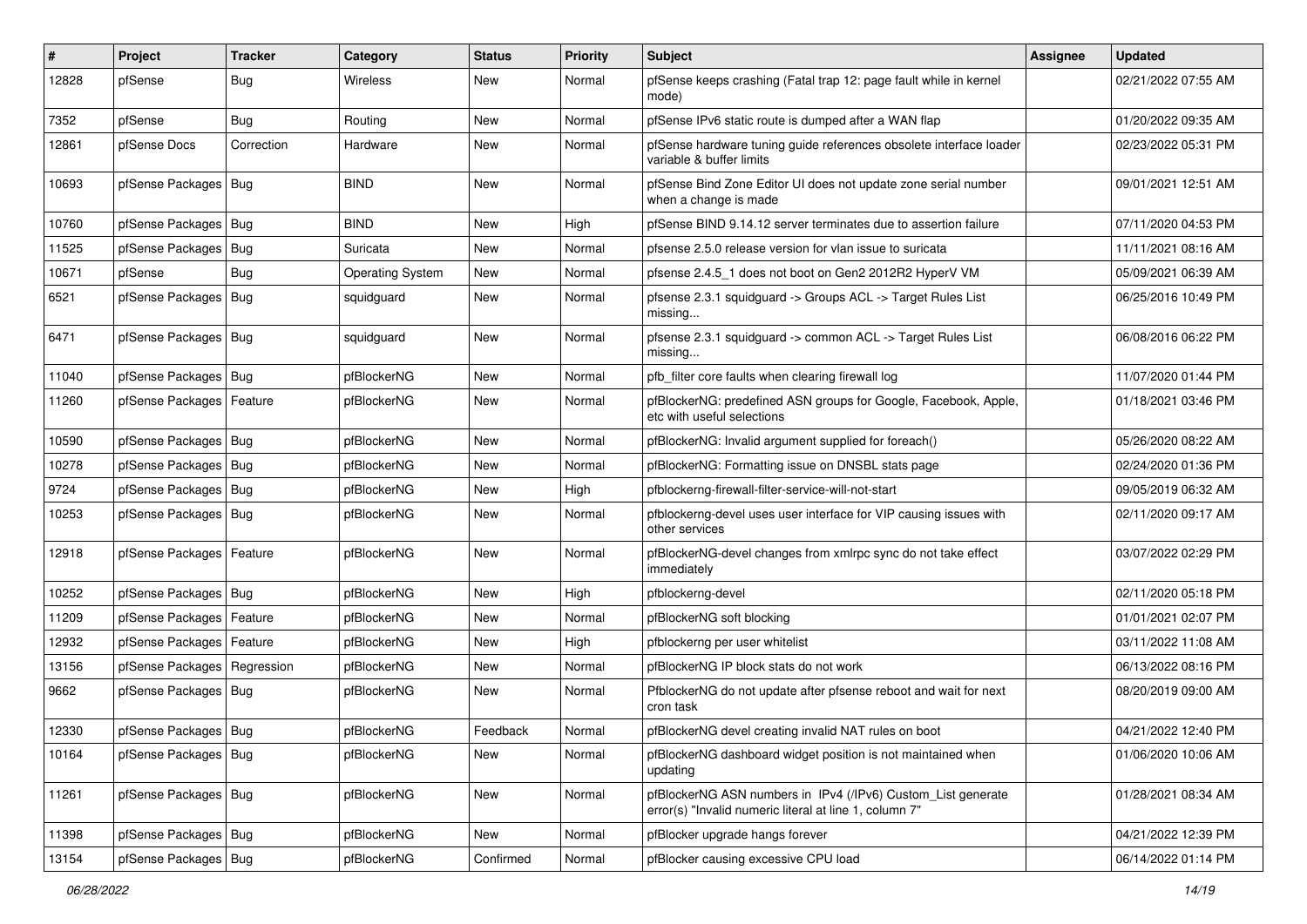| #     | Project                    | <b>Tracker</b> | Category                            | <b>Status</b> | <b>Priority</b> | <b>Subject</b>                                                                                      | <b>Assignee</b> | <b>Updated</b>      |
|-------|----------------------------|----------------|-------------------------------------|---------------|-----------------|-----------------------------------------------------------------------------------------------------|-----------------|---------------------|
| 11184 | pfSense                    | <b>Bug</b>     | FreeBSD                             | <b>New</b>    | Normal          | PF: State policy cannot be configurable                                                             |                 | 02/09/2021 02:43 AM |
| 1683  | pfSense                    | Feature        | Rules / NAT                         | New           | Normal          | PF scrub min-ttl option                                                                             |                 | 09/23/2020 01:52 AM |
| 5075  | pfSense                    | Bug            | Rules / NAT                         | Confirmed     | Normal          | pf errors that don't return a line number on first line don't file notice                           |                 | 09/01/2015 06:42 PM |
| 3943  | pfSense                    | Feature        | <b>Operating System</b>             | <b>New</b>    | Low             | pf - divert-reply not implemented (usefull for haproxy)                                             |                 | 10/16/2014 06:42 PM |
| 12120 | pfSense                    | Feature        | <b>DHCP Relay</b>                   | New           | Normal          | Permit several sets of destination DHCP servers in DHCP relay                                       |                 | 07/11/2021 05:41 PM |
| 3706  | pfSense                    | Bug            | User Manager /<br><b>Privileges</b> | <b>New</b>    | Normal          | Permission order affects default page on limited accounts, but can't<br>reorder                     |                 | 02/06/2016 04:10 AM |
| 10238 | pfSense                    | Feature        | <b>Operating System</b>             | New           | Very Low        | Periodic Scrub of ZFS filesystem                                                                    |                 | 12/31/2020 03:02 PM |
| 12122 | pfSense                    | <b>Bug</b>     | Web Interface                       | <b>New</b>    | Normal          | Perform greedy actions asychronously                                                                |                 | 07/10/2021 01:10 PM |
| 1574  | pfSense                    | Feature        | User Manager /<br>Privileges        | <b>New</b>    | Normal          | Password quality enforcment.                                                                        |                 | 02/06/2016 04:15 AM |
| 9485  | pfSense                    | Bug            | User Manager /<br>Privileges        | <b>New</b>    | Normal          | password match error on system_usermanager causes Group<br>membership to be reset.                  |                 | 04/26/2019 08:52 AM |
| 7365  | pfSense                    | Feature        | Logging                             | <b>New</b>    | Low             | Pass firewall/filter rule set through logging for centralized loggers to<br>key on                  |                 | 03/07/2017 10:44 AM |
| 11770 | pfSense Plus               | <b>Bug</b>     | Hardware / Drivers                  | <b>New</b>    | Normal          | Pantech UML295 USB Modem No Longer Functional                                                       |                 | 04/01/2021 11:28 AM |
| 12740 | pfSense                    | <b>Bug</b>     | FreeBSD                             | Incomplete    | Normal          | panic: esp input cb: Unexpected address family                                                      |                 | 01/27/2022 01:19 PM |
| 13017 | pfSense                    | Feature        | Packet Capture                      | <b>New</b>    | Normal          | Packet capture: add preview results while capture is running                                        |                 | 04/09/2022 11:08 AM |
| 4914  | pfSense                    | Feature        | Diagnostics                         | <b>New</b>    | Low             | Packet Capture Settings                                                                             |                 | 08/20/2019 08:51 AM |
| 4456  | pfSense                    | Feature        | Diagnostics                         | New           | Normal          | Packet capture additional filtering options                                                         |                 | 08/20/2019 03:30 PM |
| 11724 | pfSense                    | Bug            | Package System                      | New           | Normal          | Packages unexpectedly removed when changing update branches                                         |                 | 03/29/2021 08:09 AM |
| 5469  | pfSense                    | Bug            | Package System                      | Confirmed     | Low             | package.dtd XSD schema is a piece of pathetic, useless,<br>unmaintained junk                        |                 | 11/22/2015 06:26 AM |
| 7954  | pfSense Packages   Bug     |                | Squid                               | Confirmed     | Normal          | Package upgrade/reinstall gets stuck on deinstall if the<br>package-provided service is not running |                 | 10/18/2017 12:04 PM |
| 7521  | pfSense                    | Feature        | Package System                      | New           | High            | Package Updates via Mirror                                                                          |                 | 05/04/2017 08:21 PM |
| 12248 | pfSense                    | Feature        | Package System                      | New           | Low             | Package Update Availability Notification                                                            |                 | 11/28/2021 10:02 AM |
| 10526 | pfSense Packages           | Bug            | pfBlockerNG                         | New           | Normal          | Package pfBlockerNG Crashes on Alert view                                                           |                 | 05/04/2020 08:59 AM |
| 6842  | pfSense                    | Feature        | Package System                      | <b>New</b>    | Low             | Package Manager progress bar should indicate overall progress                                       |                 | 08/21/2019 08:55 AM |
| 9616  | pfSense Packages   Feature |                | New Package<br>Request              | <b>New</b>    | Normal          | Package for Docs                                                                                    |                 | 03/26/2020 06:34 AM |
| 9755  | pfSense                    | Bug            | Package System                      | <b>New</b>    | Very Low        | package description wrong link<br>https://www.freshports.org/security/openvpn-client-export         |                 | 09/13/2019 07:22 AM |
| 13043 | pfSense Packages   Bug     |                | WireGuard                           | <b>New</b>    | Normal          | OSPF over Wireguard interface doesn't populate neighbors after<br>reboot                            |                 | 04/11/2022 09:22 AM |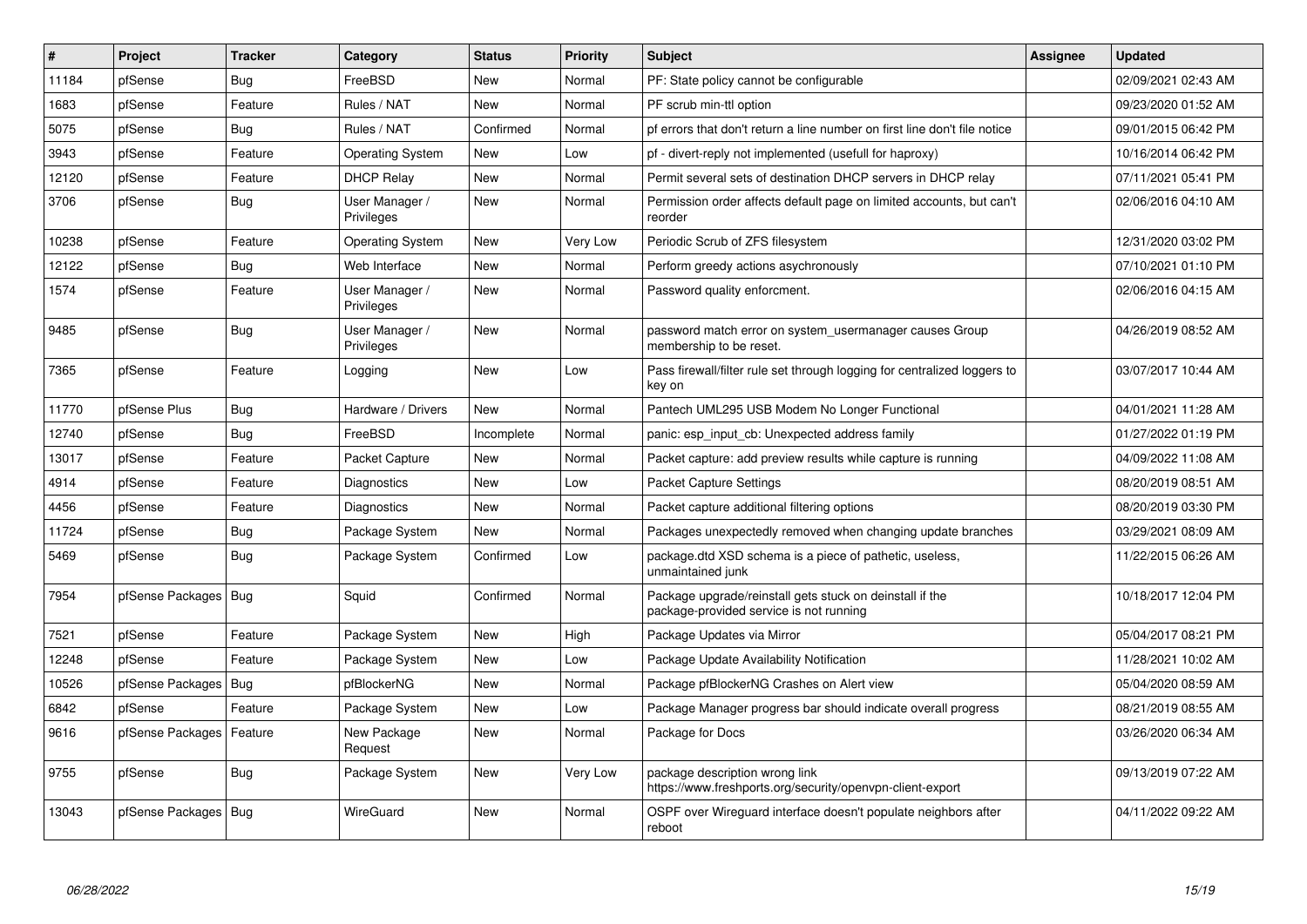| #     | Project                    | <b>Tracker</b> | Category                 | <b>Status</b>                 | <b>Priority</b> | <b>Subject</b>                                                                                           | Assignee | <b>Updated</b>      |
|-------|----------------------------|----------------|--------------------------|-------------------------------|-----------------|----------------------------------------------------------------------------------------------------------|----------|---------------------|
| 13124 | pfSense                    | Feature        | Web Interface            | <b>Pull Request</b><br>Review | Normal          | Option to wait for interface selection before displaying firewall rules                                  |          | 05/17/2022 02:15 PM |
| 13160 | pfSense Packages           | Feature        | Status Monitoring        | <b>Pull Request</b><br>Review | Normal          | Option to sort monitoring graph views                                                                    |          | 05/13/2022 12:06 PM |
| 13293 | pfSense                    | Feature        | OpenVPN                  | New                           | Normal          | Option to set auth-gen-token in OpenVPN GUI                                                              |          | 06/21/2022 02:35 PM |
| 11213 | pfSense                    | Feature        | Gateways                 | <b>New</b>                    | Low             | Option to mark gateway as down directly from Table                                                       |          | 01/03/2021 07:09 AM |
| 1947  | pfSense                    | Feature        | Rules / NAT              | <b>New</b>                    | Normal          | Option to kill all states when creating a block rule                                                     |          | 08/20/2019 01:09 PM |
| 12055 | pfSense                    | Feature        | Virtual IP Addresses     | Feedback                      | Normal          | Option to disable XMLRPC Sync for Loopback Virtual IPs                                                   |          | 06/18/2021 09:05 AM |
| 12466 | pfSense                    | Feature        | OpenVPN                  | <b>New</b>                    | Very Low        | Option to Disable Renegotiation timer in OpenVPN Server                                                  |          | 06/27/2022 07:22 AM |
| 11749 | pfSense Packages           | Feature        | pfBlockerNG              | New                           | Normal          | Option to disable NAT rule creation                                                                      |          | 04/06/2021 11:45 PM |
| 336   | pfSense                    | Feature        | <b>LAGG Interfaces</b>   | New                           | Normal          | Option to create lagg under assign interfaces                                                            |          | 08/21/2019 11:16 AM |
| 8520  | pfSense                    | Feature        | Interfaces               | New                           | Normal          | Option to auto-renew DHCP on interface with an offline gateway or<br>marked as down                      |          | 07/20/2021 11:00 AM |
| 9156  | pfSense                    | Feature        | OpenVPN                  | New                           | Normal          | OpenVPN: Add tickbox for 'nopool' directive                                                              |          | 04/14/2020 01:45 PM |
| 7281  | pfSense                    | Feature        | OpenVPN                  | New                           | Normal          | OpenVPN: Add support for IPv6 dynamic prefix selection                                                   |          | 12/21/2017 08:56 PM |
| 12927 | pfSense                    | Bug            | OpenVPN                  | New                           | Normal          | OpenVPN with OCSP enabled allows connections with revoked<br>certificates                                |          | 03/24/2022 08:22 AM |
| 11778 | pfSense                    | <b>Bug</b>     | OpenVPN                  | New                           | Normal          | OpenVPN uses 100% CPU after experiencing packet loss                                                     |          | 02/28/2022 07:38 AM |
| 11541 | pfSense                    | Bug            | OpenVPN                  | New                           | Normal          | OpenVPN status does not work properly when set to TCP and<br>Concurrent Connections = 1                  |          | 03/02/2021 02:27 PM |
| 13087 | pfSense                    | <b>Bug</b>     | OpenVPN                  | New                           | Normal          | OpenVPN Server: hide WINS servers list when netbios option is<br>unchecked while WINS servers is checked |          | 04/22/2022 10:29 AM |
| 12563 | pfSense                    | Bug            | OpenVPN                  | New                           | Normal          | OpenVPN server doesn't support Framed-IPv6-Address RADIUS<br>attribute                                   |          | 12/03/2021 11:19 AM |
| 12874 | pfSense                    | Feature        | OpenVPN                  | New                           | Normal          | OpenVPN RADIUS Framed-Pool                                                                               |          | 02/25/2022 02:24 PM |
| 11715 | pfSense                    | <b>Bug</b>     | OpenVPN                  | <b>New</b>                    | Normal          | OpenVPN MTU                                                                                              |          | 03/22/2021 01:35 AM |
| 9937  | pfSense                    | Feature        | Authentication           | New                           | Normal          | OpenVPN Login User Privilege                                                                             |          | 11/29/2019 08:46 AM |
| 9183  | pfSense                    | <b>Bug</b>     | LAGG Interfaces          | <b>New</b>                    | Very Low        | OpenVPN Lagg Interface not working after restart or new start                                            |          | 08/21/2019 11:17 AM |
| 11165 | pfSense Packages           | Feature        | OpenVPN Client<br>Export | New                           | Very Low        | OpenVPN Exporter - Allow for name customization                                                          |          | 07/10/2021 12:58 PM |
| 10570 | pfSense Packages   Feature |                | OpenVPN Client<br>Export | New                           | Very Low        | OpenVPN Export for iOS should use .ovpn12 for certs and private<br>key                                   |          | 05/19/2020 10:12 AM |
| 13233 | pfSense Plus               | Bug            | OpenVPN                  | Feedback                      | Normal          | OpenVPN DCO connection fails with Auth Digest Algorithm set to<br><b>SHA512</b>                          |          | 05/31/2022 03:39 PM |
| 9085  | pfSense Packages           | Feature        | OpenVPN Client<br>Export | New                           | Low             | OpenVPN connect/disconnect scripts                                                                       |          | 08/13/2019 09:15 AM |
| 7286  | pfSense                    | <b>Bug</b>     | OpenVPN                  | Incomplete                    | Normal          | OpenVPN client is unreliable when you have multiple tunnels                                              |          | 08/19/2019 03:28 PM |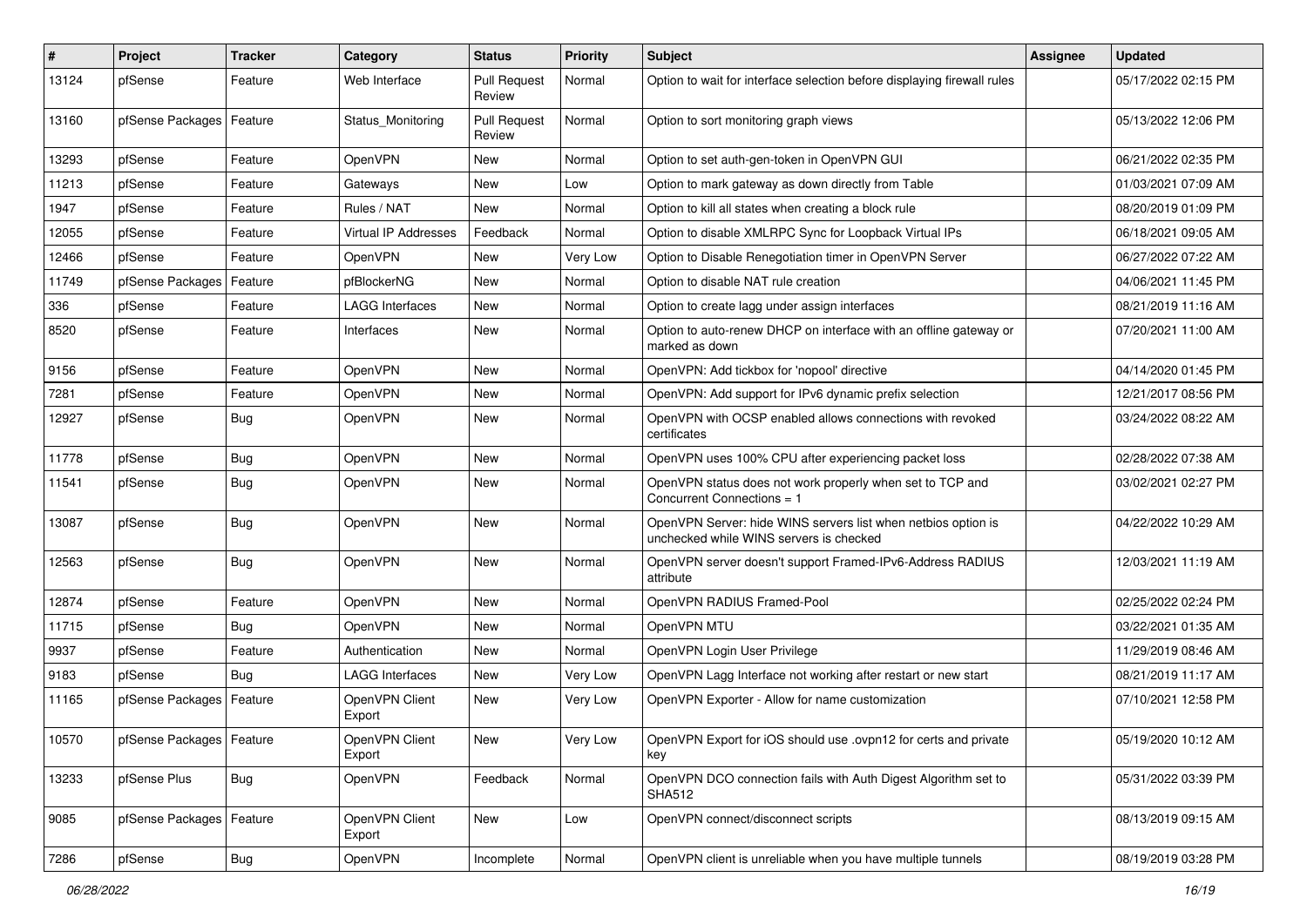| $\pmb{\#}$ | Project                    | <b>Tracker</b> | Category                 | <b>Status</b> | <b>Priority</b> | <b>Subject</b>                                                                                                                                                                                  | Assignee | <b>Updated</b>      |
|------------|----------------------------|----------------|--------------------------|---------------|-----------------|-------------------------------------------------------------------------------------------------------------------------------------------------------------------------------------------------|----------|---------------------|
| 8122       | pfSense                    | <b>Bug</b>     | OpenVPN                  | <b>New</b>    | Normal          | openypn client is unable to use OTP (temporary) passwords                                                                                                                                       |          | 04/16/2018 09:28 AM |
| 7699       | pfSense Packages           | Feature        | OpenVPN Client<br>Export | <b>New</b>    | Normal          | OpenVPN Client Export - Default Gateway                                                                                                                                                         |          | 08/19/2019 03:32 PM |
| 7881       | pfSense                    | Feature        | OpenVPN                  | <b>New</b>    | Normal          | OpenVPN client - add support for multiple server entries                                                                                                                                        |          | 08/14/2019 09:32 AM |
| 9344       | pfSense                    | <b>Bug</b>     | Translations             | New           | Normal          | OpenVPN click NCP Algorithms will always go to DH Parameters<br>website(in Chinese-Taiwan)                                                                                                      |          | 10/21/2021 03:48 AM |
| 12950      | pfSense                    | Bug            | Routing                  | <b>New</b>    | Normal          | OpenVPN as default gateway does not get set at boot time                                                                                                                                        |          | 04/09/2022 05:46 PM |
| 4010       | pfSense                    | Feature        | OpenVPN                  | <b>New</b>    | Normal          | OpenVPN always loads engines available on openssl                                                                                                                                               |          | 07/08/2016 10:29 PM |
| 8148       | pfSense Packages   Feature |                | OpenVPN Client<br>Export | New           | Very Low        | OpenVPN - Output Windows Client .MSI Installer for GPO<br>deployment                                                                                                                            |          | 11/30/2017 01:24 PM |
| 3652       | pfSense                    | Feature        | OpenVPN                  | <b>New</b>    | Normal          | OpenVPN - Dynamic IPv6 Tunnel Network                                                                                                                                                           |          | 03/20/2019 09:50 AM |
| 12524      | pfSense Plus               | Feature        | <b>Operating System</b>  | <b>New</b>    | Normal          | OpenSSL QAT Engine                                                                                                                                                                              |          | 04/10/2022 02:54 AM |
| 11876      | pfSense                    | Feature        | Hardware / Drivers       | <b>New</b>    | Normal          | OpenSSL does not use QAT acceleration on pfSense Plus<br>21.02-RELEASE-p1 or 21.05-DEVELOPMENT                                                                                                  |          | 05/03/2021 08:02 AM |
| 8517       | pfSense Packages           | Feature        | New Package<br>Request   | <b>New</b>    | Normal          | OpenConnect client                                                                                                                                                                              |          | 08/13/2019 10:01 AM |
| 13247      | pfSense Packages           | Bug            | open-vm-tools            | <b>New</b>    | Low             | Open-VM-Tools service actions do not work                                                                                                                                                       |          | 06/05/2022 07:09 PM |
| 9165       | pfSense                    | Feature        | Authentication           | <b>New</b>    | Normal          | only IPs can be added to sshquard whitelist                                                                                                                                                     |          | 04/21/2022 12:39 PM |
| 11641      | pfSense                    | <b>Bug</b>     | Interfaces               | <b>New</b>    | Normal          | On xn based interfaces without the VLANMTU flag the first VLAN<br>tag defined does not follow the parent interface MTU settings. All<br>subsequent VLAN tags follow the parent interface's MTU. |          | 03/09/2021 06:42 PM |
| 5355       | pfSense                    | Bug            | <b>IPsec</b>             | <b>New</b>    | High            | on Dynamic WAN IP (DHCP Client) it takes 10 minutes before<br>Phase1 reconnects                                                                                                                 |          | 07/08/2016 10:29 PM |
| 8149       | pfSense                    | Feature        | <b>NTPD</b>              | <b>New</b>    | Normal          | <b>NTPsec</b>                                                                                                                                                                                   |          | 10/11/2020 10:59 AM |
| 4604       | pfSense                    | <b>Bug</b>     | <b>NTPD</b>              | <b>New</b>    | Normal          | NTP time server entries may or may not work, depending upon<br>interfaces selected when configuring NTP service                                                                                 |          | 12/11/2021 07:59 PM |
| 7201       | pfSense                    | Feature        | <b>NTPD</b>              | New           | Normal          | NTP Support multiple GPS reference clocks                                                                                                                                                       |          | 04/27/2021 12:31 PM |
| 7287       | pfSense                    | Feature        | <b>NTPD</b>              | New           | Normal          | NTP add support for ACTS ref clock                                                                                                                                                              |          | 10/12/2020 07:45 AM |
| 10370      | pfSense Packages           | Bug            | ntop                     | New           | Normal          | ntopng Timeseries not send to InfluxDB                                                                                                                                                          |          | 03/30/2020 09:42 AM |
| 12444      | pfSense Packages           | Bug            | ntop                     | New           | Normal          | ntopng throws errors when viewing single host                                                                                                                                                   |          | 10/11/2021 12:39 PM |
| 9143       | pfSense Packages           | Bug            | ntop                     | New           | Normal          | ntopng not displaying values in historical correctly                                                                                                                                            |          | 11/22/2018 07:24 AM |
| 10783      | pfSense Packages           | Bug            | ntop                     | New           | Normal          | NtopNG is very unstable on arm64                                                                                                                                                                |          | 07/22/2020 09:07 AM |
| 7000       | pfSense Packages           | Feature        | ntop                     | New           | Normal          | ntopng historical data needs to be reworked                                                                                                                                                     |          | 01/14/2017 09:20 AM |
| 11530      | pfSense Packages   Bug     |                | ntop                     | Feedback      | Low             | ntopng 4.2 needs to be updated to 4.3, Bug when accessing a host<br>for details                                                                                                                 |          | 03/05/2022 08:35 PM |
| 5174       | pfSense Packages   Feature |                | <b>NRPE</b>              | New           | Normal          | nrpe: check sensors doesnt work, missing Imsensors                                                                                                                                              |          | 11/15/2015 12:49 AM |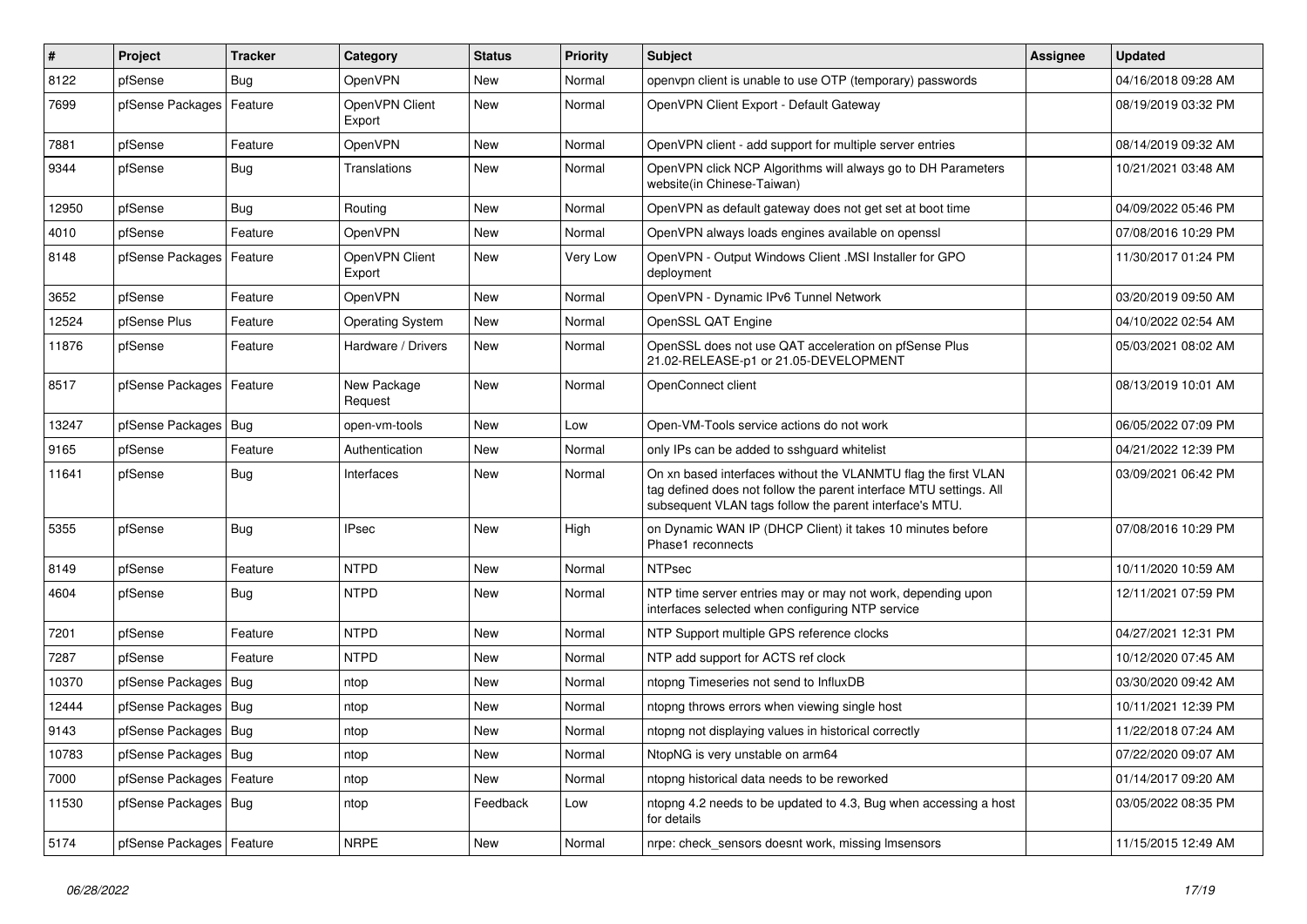| $\sharp$ | Project                | <b>Tracker</b> | Category               | <b>Status</b> | <b>Priority</b> | Subject                                                                                  | <b>Assignee</b> | <b>Updated</b>      |
|----------|------------------------|----------------|------------------------|---------------|-----------------|------------------------------------------------------------------------------------------|-----------------|---------------------|
| 11182    | pfSense Packages       | Bug            | <b>NRPE</b>            | New           | Normal          | NRPE in HA syncs the bind IP                                                             |                 | 12/01/2021 02:15 AM |
| 1506     | pfSense                | Feature        | Notifications          | New           | Normal          | Notifications should spool                                                               |                 | 05/05/2011 12:58 PM |
| 13291    | pfSense Docs           | Todo           | Configuration          | New           | Low             | Notification documentation                                                               |                 | 06/21/2022 10:22 AM |
| 10690    | pfSense                | <b>Bug</b>     | Installer              | New           | Low             | Not possible to make UFS install on ZFS formatted drive                                  |                 | 04/21/2022 12:39 PM |
| 3889     | pfSense                | Bug            | <b>XML Parser</b>      | Confirmed     | Low             | Non relevant changes in config.xml                                                       |                 | 08/13/2019 12:23 PM |
| 11592    | pfSense Packages       | <b>Bug</b>     | node exporter          | New           | Normal          | Node exporter can not read system statistics                                             |                 | 10/15/2021 09:37 PM |
| 1890     | pfSense                | <b>Bug</b>     | Translations           | New           | Normal          | No gettext support in console scripts                                                    |                 | 08/13/2019 12:24 PM |
| 5556     | pfSense                | Feature        | Diagnostics            | New           | Normal          | No error when downloading non-existing file on<br>Diagnostics/Execute                    |                 | 08/20/2019 03:43 PM |
| 6823     | pfSense                | <b>Bug</b>     | Interfaces             | <b>New</b>    | Normal          | No connectivity after changing link state to UP                                          |                 | 04/21/2022 12:39 PM |
| 12656    | pfSense Packages       | Feature        | New Package<br>Request | New           | Normal          | <b>NextDNS</b>                                                                           |                 | 01/31/2022 01:50 AM |
| 11138    | pfSense Packages       | Feature        | FreeRADIUS             | <b>New</b>    | Normal          | new WebGUI checkboxes needed                                                             |                 | 12/07/2020 08:28 AM |
| 3358     | pfSense                | Bug            | Package System         | New           | Normal          | new version of <include_file> is not required during reinstall_all</include_file>        |                 | 12/26/2014 12:13 PM |
| 7030     | pfSense                | Feature        | Multi-WAN              | New           | Very Low        | New Feature Load Balance Per Amount Of GB                                                |                 | 08/13/2019 02:56 PM |
| 6615     | pfSense                | Feature        | DHCP (IPv4)            | New           | Normal          | new DHCP server option                                                                   |                 | 08/13/2019 01:39 PM |
| 3697     | pfSense                | Feature        | Backup / Restore       | New           | Normal          | New backup/restore area: Certificates                                                    |                 | 03/11/2017 11:30 AM |
| 12853    | pfSense                | <b>Bug</b>     | <b>NAT Reflection</b>  | Feedback      | High            | Network Address Translation - Pure NAT pfsense freeze after<br>reboot                    |                 | 02/22/2022 08:40 AM |
| 12073    | pfSense Packages   Bug |                | <b>NET-SNMP</b>        | Feedback      | Normal          | netsnmptrapd.conf syntax is wrong                                                        |                 | 04/21/2022 12:40 PM |
| 11657    | pfSense                | Bug            | Interfaces             | New           | Normal          | netmap_ring_reinit error                                                                 |                 | 03/18/2021 10:32 PM |
| 8804     | pfSense                | Bug            | <b>PPP</b> Interfaces  | New           | Normal          | Netgate SG-1000 PPPoE Keepalives not prioritized, internet drops                         |                 | 08/20/2019 10:06 AM |
| 11970    | pfSense Packages   Bug |                | Coreboot               | New           | Normal          | Netgate Firmware Upgrade Doesn't Work on XG-2758                                         |                 | 04/21/2022 12:39 PM |
| 11610    | pfSense Packages       | Bug            | NET-SNMP               | New           | Normal          | NET-SNMP is not setting the correct permissions on AgentX                                |                 | 06/28/2021 07:54 AM |
| 10990    | pfSense Packages   Bug |                | NET-SNMP               | Feedback      | Normal          | net-snmp IPv6 listen address needs to be wrapped in square<br>brackets                   |                 | 03/19/2021 05:09 AM |
| 10137    | pfSense                | Feature        | Package System         | New           | Normal          | net-mgmt/arpwatch: Update to 3.0                                                         |                 | 12/30/2019 05:16 PM |
| 12535    | pfSense                | Documentation  | Routing                | New           | Normal          | Negate Rules function does not match the description                                     |                 | 11/19/2021 02:03 PM |
| 8641     | pfSense                | Feature        | Web Interface          | New           | Normal          | Need way to disable HSTS and/or replace webConfigurator<br>certificate from CLI          |                 | 07/16/2018 10:21 AM |
| 5510     | pfSense                | Feature        | Package System         | New           | Normal          | Need a simple way to enable/disable package-installed services                           |                 | 04/21/2022 12:39 PM |
| 7848     | pfSense                | <b>Bug</b>     | <b>Diagnostics</b>     | New           | Low             | NDP Table Sort by Expiration Error                                                       |                 | 08/26/2019 02:56 PM |
| 9179     | pfSense                | <b>Bug</b>     | <b>NAT Reflection</b>  | New           | Normal          | NAT reflection fix implemented for #8604 is causing WebUI and<br>XMLRPC to fail on slave |                 | 03/27/2020 08:01 PM |
| 2042     | pfSense                | <b>Bug</b>     | <b>NAT Reflection</b>  | Confirmed     | Low             | NAT reflection doesn't apply to self-initiated traffic                                   |                 | 01/21/2021 10:38 PM |